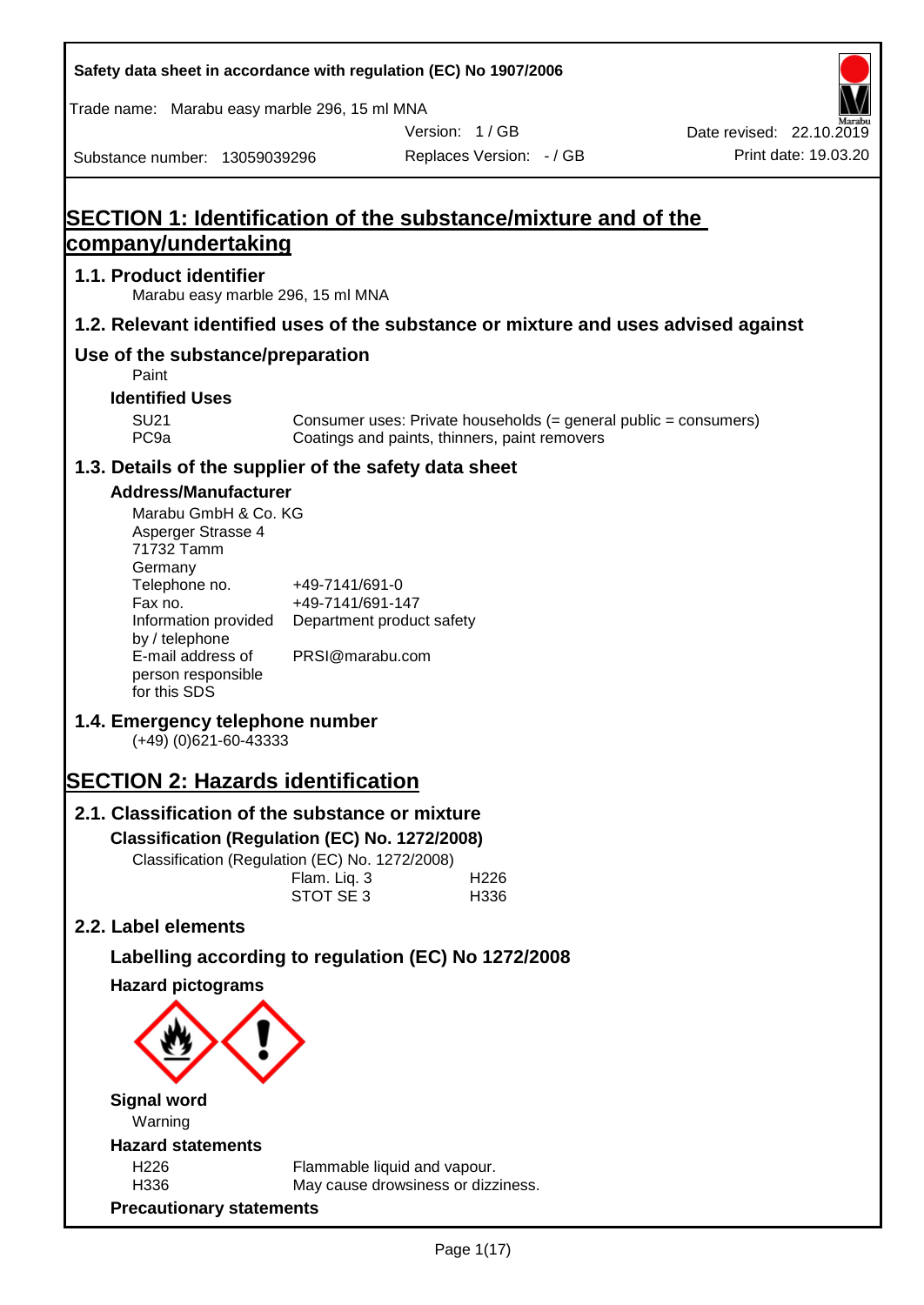| Safety data sheet in accordance with regulation (EC) No 1907/2006               |                                                       |               |                          |    |      |                                                                           |  |
|---------------------------------------------------------------------------------|-------------------------------------------------------|---------------|--------------------------|----|------|---------------------------------------------------------------------------|--|
| Trade name: Marabu easy marble 296, 15 ml MNA                                   |                                                       |               |                          |    |      |                                                                           |  |
|                                                                                 |                                                       | Version: 1/GB |                          |    |      | Date revised: 22.10.2019                                                  |  |
| Substance number: 13059039296                                                   |                                                       |               | Replaces Version: - / GB |    |      | Print date: 19.03.20                                                      |  |
| P <sub>101</sub>                                                                |                                                       |               |                          |    |      | If medical advice is needed, have product container or label at hand.     |  |
| P <sub>102</sub>                                                                | Keep out of reach of children.                        |               |                          |    |      |                                                                           |  |
| P210                                                                            | sources. No smoking.                                  |               |                          |    |      | Keep away from heat, hot surfaces, sparks, open flames and other ignition |  |
| P271                                                                            | Use only outdoors or in a well-ventilated area.       |               |                          |    |      |                                                                           |  |
| P405                                                                            | Store locked up.                                      |               |                          |    |      |                                                                           |  |
| P501.9                                                                          | Dispose of contents / container as problematic waste. |               |                          |    |      |                                                                           |  |
| Hazardous component(s) to be indicated on label (Regulation (EC) No. 1272/2008) |                                                       |               |                          |    |      |                                                                           |  |
| contains                                                                        | 2-Methoxy-1-methylethyl acetate; 1-Methoxy-2-propanol |               |                          |    |      | Hydrocarbons, C9-C11, n-alkanes, isoalkanes, cyclics, < 2% aromatics;     |  |
| 2.3. Other hazards                                                              |                                                       |               |                          |    |      |                                                                           |  |
| No special hazards have to be mentioned.                                        |                                                       |               |                          |    |      |                                                                           |  |
| <b>SECTION 3: Composition/information on ingredients</b>                        |                                                       |               |                          |    |      |                                                                           |  |
| 3.2. Mixtures                                                                   |                                                       |               |                          |    |      |                                                                           |  |
| <b>Chemical characterization</b>                                                |                                                       |               |                          |    |      |                                                                           |  |
| Paint based on alkyd resins and on solvents                                     |                                                       |               |                          |    |      |                                                                           |  |
| <b>Hazardous ingredients</b>                                                    |                                                       |               |                          |    |      |                                                                           |  |
| 1-Methoxy-2-propanol                                                            |                                                       |               |                          |    |      |                                                                           |  |
| CAS No.                                                                         | 107-98-2                                              |               |                          |    |      |                                                                           |  |
| EINECS no.                                                                      | 203-539-1                                             |               |                          |    |      |                                                                           |  |
| Registration no.<br>Concentration                                               | 01-2119457435-35<br>$>=$                              | 25            | $\lt$                    | 50 | $\%$ |                                                                           |  |
|                                                                                 |                                                       |               |                          |    |      |                                                                           |  |
| Classification (Regulation (EC) No. 1272/2008)                                  |                                                       |               |                          |    |      |                                                                           |  |
|                                                                                 | STOT SE 3                                             |               | H336                     |    |      |                                                                           |  |
|                                                                                 | Flam. Liq. 3                                          |               | H <sub>226</sub>         |    |      |                                                                           |  |
| 2-Methoxy-1-methylethyl acetate                                                 |                                                       |               |                          |    |      |                                                                           |  |
| CAS No.                                                                         | 108-65-6                                              |               |                          |    |      |                                                                           |  |
| EINECS no.                                                                      | 203-603-9                                             |               |                          |    |      |                                                                           |  |
| Registration no.                                                                | 01-2119475791-29                                      |               |                          |    |      |                                                                           |  |
| Concentration                                                                   | $>=$                                                  | 10            | $\prec$                  | 20 | %    |                                                                           |  |
| Classification (Regulation (EC) No. 1272/2008)                                  |                                                       |               |                          |    |      |                                                                           |  |
|                                                                                 | Flam. Liq. 3                                          |               | H <sub>226</sub>         |    |      |                                                                           |  |
|                                                                                 | STOT SE 3                                             |               | H336                     |    |      |                                                                           |  |
| Hydrocarbons, C9-C11, n-alkanes, isoalkanes, cyclics, < 2% aromatics            |                                                       |               |                          |    |      |                                                                           |  |
| CAS No.                                                                         | 64742-48-9                                            |               |                          |    |      |                                                                           |  |
| EINECS no.                                                                      | 265-150-3                                             |               |                          |    |      |                                                                           |  |
| Registration no.<br>Concentration                                               | 01-2119463258-33 (LIST NUMBER 919-857-5)<br>$>=$      | 10            | $\prec$                  | 20 | %    |                                                                           |  |
|                                                                                 |                                                       |               |                          |    |      |                                                                           |  |
| Classification (Regulation (EC) No. 1272/2008)                                  |                                                       |               |                          |    |      |                                                                           |  |
|                                                                                 | Asp. Tox. 1<br>Flam. Liq. 3                           |               | H304<br>H <sub>226</sub> |    |      |                                                                           |  |
|                                                                                 | STOT SE 3                                             |               | H336                     |    |      |                                                                           |  |
|                                                                                 |                                                       |               | <b>EUH066</b>            |    |      |                                                                           |  |
|                                                                                 |                                                       |               |                          |    |      |                                                                           |  |
| 2-Butoxyethyl acetate                                                           |                                                       |               |                          |    |      |                                                                           |  |
| CAS No.                                                                         | 112-07-2                                              |               |                          |    |      |                                                                           |  |
| EINECS no.                                                                      | 203-933-3                                             |               |                          |    |      |                                                                           |  |

Г

 $\overline{\mathbf{1}}$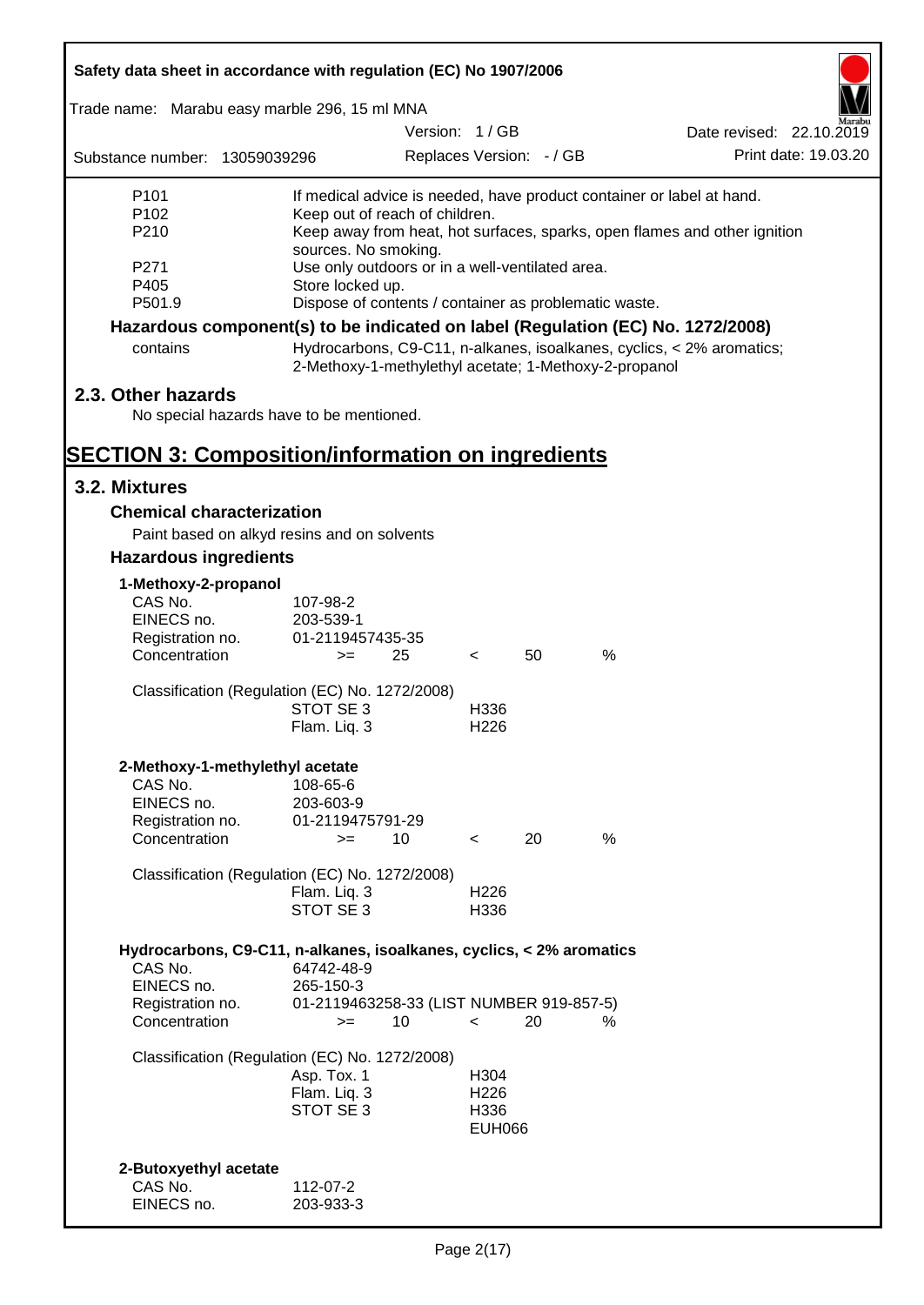# **Safety data sheet in accordance with regulation (EC) No 1907/2006** Substance number: 13059039296 Version: 1 / GB Replaces Version:  $-$  / GB Print date: 19.03.20 Date revised: 22.10.2019 Trade name: Marabu easy marble 296, 15 ml MNA Registration no. 01-2119475112-47  $\text{Concentration}$   $\geq$  1 < 10 % Classification (Regulation (EC) No. 1272/2008) Acute Tox. 4 H332 Acute Tox. 4 H312 Acute Tox. 4 H302 **2-Methoxypropanol** CAS No. 1589-47-5 EINECS no. 216-455-5  $\text{Concentration}$   $\rightarrow$  0.1 < 0.3 % Classification (Regulation (EC) No. 1272/2008) Skin Irrit. 2 H315 STOT SE 3 H335 Repr. 1B H360D Flam. Liq. 3 H226 Eye Dam. 1 H318

# **SECTION 4: First aid measures**

## **4.1. Description of first aid measures**

#### **General information**

In all cases of doubt, or when symptoms persist, seek medical attention. Never give anything by mouth to an unconscious person. If unconscious place in recovery position and seek medical advice.

#### **After inhalation**

Remove to fresh air, keep patient warm and at rest. If breathing is irregular or stopped, administer artificial respiration.

#### **After skin contact**

Remove contaminated clothing. Wash skin thoroughly with soap and water or use recognised skin cleanser. Do NOT use solvents or thinners.

#### **After eye contact**

Remove contact lenses, irrigate copiously with clean, fresh water, holding the eyelids apart for at least 10 minutes and seek immediate medical advice.

#### **After ingestion**

If accidentally swallowed rinse the mouth with plenty of water (only if the person is conscious) and obtain immediate medical attention. Keep at rest. Do NOT induce vomiting.

# **4.2. Most important symptoms and effects, both acute and delayed**

Until now no symptoms known so far.

# **4.3. Indication of any immediate medical attention and special treatment needed**

#### **Hints for the physician / treatment**

Treat symptomatically

# **SECTION 5: Firefighting measures**

### **5.1. Extinguishing media**

### **Suitable extinguishing media**

Recommended: alcohol resistant foam, CO2, powders, water spray/mist, Not be used for safety reasons: water jet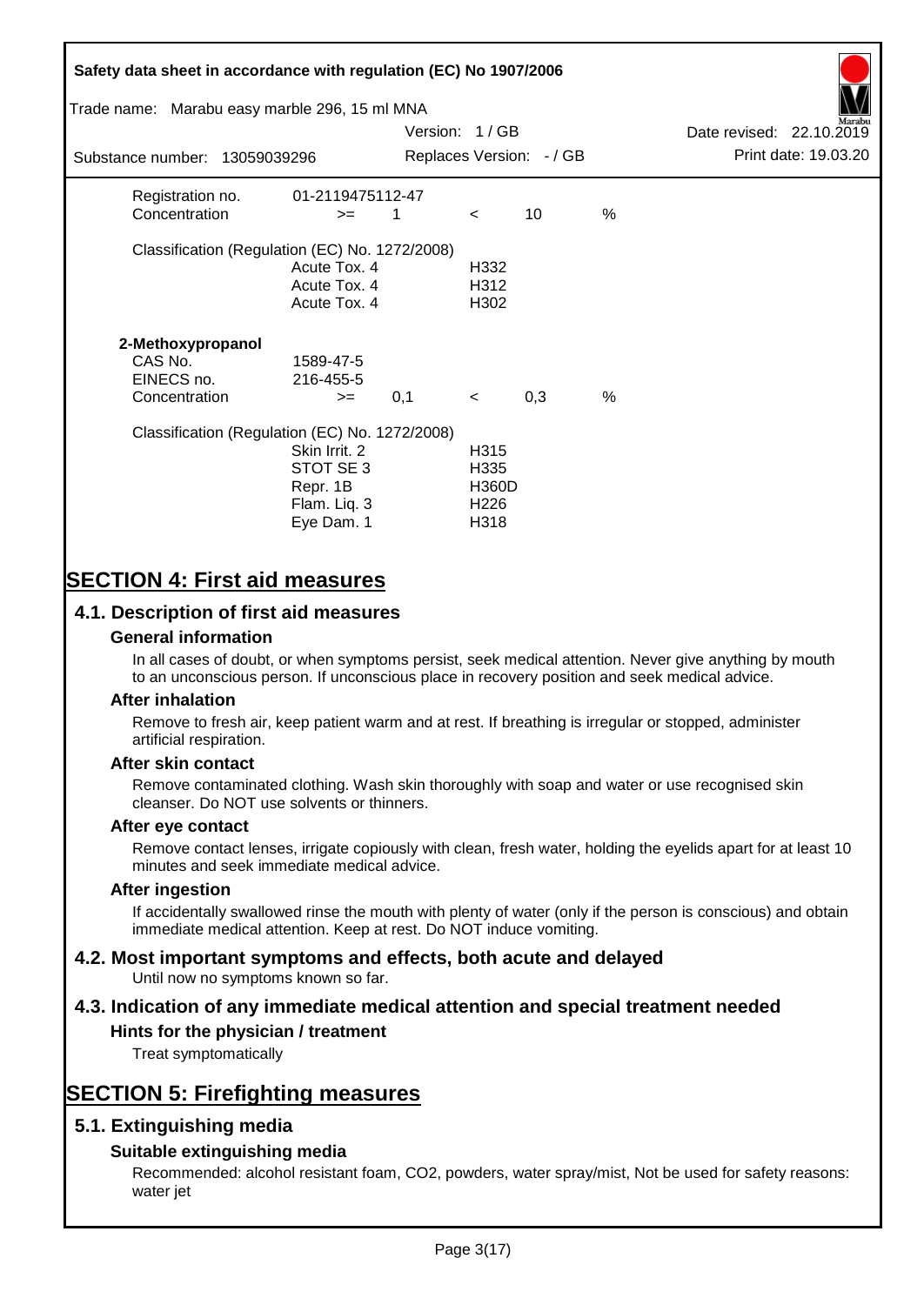**Safety data sheet in accordance with regulation (EC) No 1907/2006**

Trade name: Marabu easy marble 296, 15 ml MNA

Version: 1 / GB

Replaces Version: - / GB Print date: 19.03.20 Date revised: 22.10.2

Substance number: 13059039296

#### **5.2. Special hazards arising from the substance or mixture**

In the event of fire the following can be released: Carbon dioxide (CO2); Carbon monoxide (CO); dense black smoke; Nitrogen oxides (NOx)

#### **5.3. Advice for firefighters**

#### **Special protective equipment for fire-fighting**

Cool closed containers exposed to fire with water. Do not allow run-off from fire fighting to enter drains or water courses.

# **SECTION 6: Accidental release measures**

#### **6.1. Personal precautions, protective equipment and emergency procedures**

Exclude sources of ignition and ventilate the area. Avoid breathing vapours. Refer to protective measures listed in Sections 7 and 8.

#### **6.2. Environmental precautions**

Do not allow to enter drains or waterways. If the product contaminates lakes, rivers or sewage, inform appropriate authorities in accordance with local regulations.

#### **6.3. Methods and material for containment and cleaning up**

Contain and collect spillage with non-combustible absorbent materials, e.g. sand, earth, vermiculite, diatomaceous earth and place in container for disposal according to local regulations (see section 13). Clean preferably with a detergent - avoid use of solvents.

#### **6.4. Reference to other sections**

Information regarding Safe handling, see Section 7. Information regarding personal protective measures, see Section 8. Information regarding waste disposal, see Section 13.

# **SECTION 7: Handling and storage**

#### **7.1. Precautions for safe handling**

#### **Advice on safe handling**

Prevent the creation of flammable or explosive concentrations of vapour in air and avoid vapour concentration higher than the occupational exposure limits. In addition, the product should only be used in areas from which all naked lights and other sources of ignition have been excluded. Electrical equipment should be protected to the appropriate standard. Mixture may charge electrostatically: always use earthing leads when transferring from one container to another. Operators should wear anti-static footwear and clothing and floors should be of the conducting type. Isolate from sources of heat, sparks and open flame. No sparking tools should be used. Avoid skin and eye contact. Avoid the inhalation of particulates and spray mist arising from the application of this mixture. Smoking, eating and drinking shall be prohibited in application area. For personal protection see Section 8. Never use pressure to empty: container is not a pressure vessel. Always keep in containers of same material as the original one. Comply with the health and safety at work laws. Do not allow to enter drains or water courses.

#### **Advice on protection against fire and explosion**

Vapours are heavier than air and may spread along floors. Vapours may form explosive mixtures with air.

#### **Classification of fires / temperature class / Ignition group / Dust explosion class**

Classification of fires B (Combustible liquid substances) Temperature class T4

### **7.2. Conditions for safe storage, including any incompatibilities Requirements for storage rooms and vessels**

Electrical installations/working materials must comply with the local applied technological safety standards. Storage rooms in which filling operations take place must have a conducting floor. Store in accordance with national regulation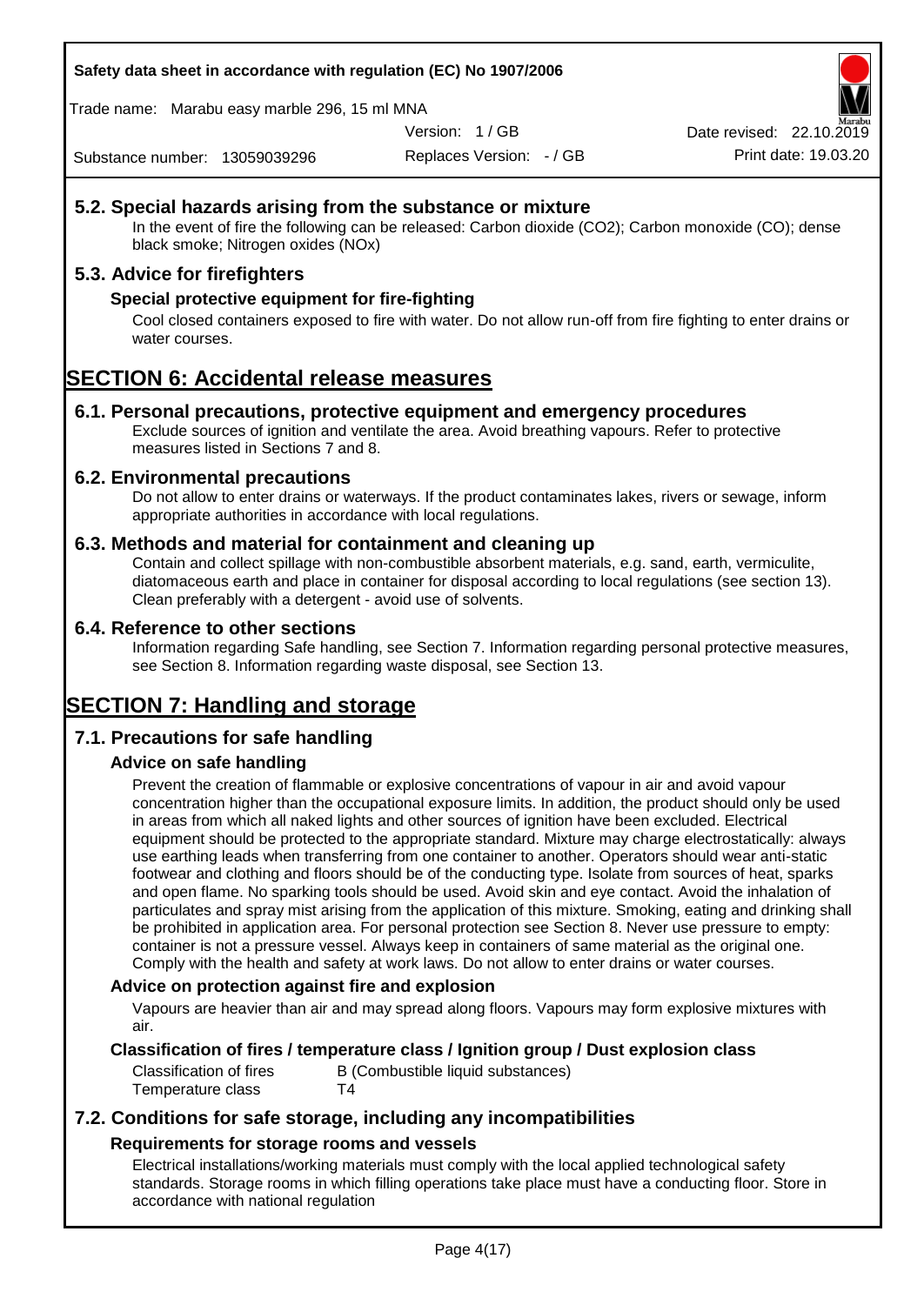| Safety data sheet in accordance with regulation (EC) No 1907/2006                                                                                                                                                                                  |                          |                                        |            |                  |                          |
|----------------------------------------------------------------------------------------------------------------------------------------------------------------------------------------------------------------------------------------------------|--------------------------|----------------------------------------|------------|------------------|--------------------------|
| Trade name: Marabu easy marble 296, 15 ml MNA                                                                                                                                                                                                      |                          |                                        |            |                  |                          |
|                                                                                                                                                                                                                                                    |                          | Version: 1/GB                          |            |                  | Date revised: 22.10.2019 |
| Substance number: 13059039296                                                                                                                                                                                                                      |                          | Replaces Version: - / GB               |            |                  | Print date: 19.03.20     |
| Hints on storage assembly                                                                                                                                                                                                                          |                          |                                        |            |                  |                          |
| Store away from oxidising agents, from strongly alkaline and strongly acid materials.                                                                                                                                                              |                          |                                        |            |                  |                          |
| <b>Further information on storage conditions</b>                                                                                                                                                                                                   |                          |                                        |            |                  |                          |
| Observe label precautions. Store between 15 and 30 °C in a dry, well ventilated place away from                                                                                                                                                    |                          |                                        |            |                  |                          |
| sources of heat and direct sunlight. Keep container tightly closed. Keep away from sources of ignition.<br>No smoking. Prevent unauthorised access. Containers which are opened must be carefully resealed and<br>kept upright to prevent leakage. |                          |                                        |            |                  |                          |
| 7.3. Specific end use(s)<br>Paint                                                                                                                                                                                                                  |                          |                                        |            |                  |                          |
| <b>SECTION 8: Exposure controls/personal protection</b>                                                                                                                                                                                            |                          |                                        |            |                  |                          |
| 8.1. Control parameters                                                                                                                                                                                                                            |                          |                                        |            |                  |                          |
| <b>Exposure limit values</b>                                                                                                                                                                                                                       |                          |                                        |            |                  |                          |
| 2-Methoxy-1-methylethyl acetate<br>List                                                                                                                                                                                                            | EH40                     |                                        |            |                  |                          |
| <b>Type</b>                                                                                                                                                                                                                                        | WEL                      |                                        |            |                  |                          |
| Value                                                                                                                                                                                                                                              | 274                      | mg/m <sup>3</sup>                      | 50         | ppm(V)           |                          |
| Short term exposure limit                                                                                                                                                                                                                          | 548                      | mg/m <sup>3</sup>                      | 100        | ppm(V)           |                          |
| Skin resorption / sensibilisation: Sk;                                                                                                                                                                                                             |                          | <b>Status: 2011</b>                    |            |                  |                          |
| 1-Methoxy-2-propanol                                                                                                                                                                                                                               |                          |                                        |            |                  |                          |
| List                                                                                                                                                                                                                                               | EH40                     |                                        |            |                  |                          |
| <b>Type</b>                                                                                                                                                                                                                                        | WEL                      |                                        |            |                  |                          |
| Value<br>Short term exposure limit                                                                                                                                                                                                                 | 375<br>560               | mg/m <sup>3</sup><br>mg/m <sup>3</sup> | 100<br>150 | ppm(V)<br>ppm(V) |                          |
| Skin resorption / sensibilisation: Sk;                                                                                                                                                                                                             |                          | <b>Status: 2011</b>                    |            |                  |                          |
| 2-Butoxyethyl acetate                                                                                                                                                                                                                              |                          |                                        |            |                  |                          |
| List                                                                                                                                                                                                                                               | EH40                     |                                        |            |                  |                          |
| Type                                                                                                                                                                                                                                               | WEL                      |                                        |            |                  |                          |
| Value                                                                                                                                                                                                                                              | 133                      |                                        | 20         | ppm(V)           |                          |
| Short term exposure limit                                                                                                                                                                                                                          | 332                      |                                        | 50         | ppm(V)           |                          |
| Skin resorption / sensibilisation: Sk;                                                                                                                                                                                                             |                          | <b>Status: 2011</b>                    |            |                  |                          |
| <b>Derived No/Minimal Effect Levels (DNEL/DMEL)</b>                                                                                                                                                                                                |                          |                                        |            |                  |                          |
| Hydrocarbons, C9-C11, n-alkanes, isoalkanes, cyclics, < 2% aromatics<br>Type of value                                                                                                                                                              |                          | Derived No Effect Level (DNEL)         |            |                  |                          |
| Reference group                                                                                                                                                                                                                                    | Worker                   |                                        |            |                  |                          |
| Duration of exposure                                                                                                                                                                                                                               | Long term                |                                        |            |                  |                          |
| Route of exposure                                                                                                                                                                                                                                  | dermal                   |                                        |            |                  |                          |
| Mode of action<br>Concentration                                                                                                                                                                                                                    | Systemic effects         | 300                                    |            | mg/kg            |                          |
| Type of value                                                                                                                                                                                                                                      |                          | Derived No Effect Level (DNEL)         |            |                  |                          |
| Reference group                                                                                                                                                                                                                                    | Consumer                 |                                        |            |                  |                          |
| Duration of exposure                                                                                                                                                                                                                               | Long term                |                                        |            |                  |                          |
| Route of exposure<br>Mode of action                                                                                                                                                                                                                | oral<br>Systemic effects |                                        |            |                  |                          |
| Concentration                                                                                                                                                                                                                                      |                          | 300                                    |            | mg/kg            |                          |
| Type of value                                                                                                                                                                                                                                      |                          | Derived No Effect Level (DNEL)         |            |                  |                          |
| Reference group                                                                                                                                                                                                                                    | Consumer                 |                                        |            |                  |                          |
| Duration of exposure<br>Route of exposure                                                                                                                                                                                                          | Long term<br>dermal      |                                        |            |                  |                          |
| Mode of action                                                                                                                                                                                                                                     | Systemic effects         |                                        |            |                  |                          |
| Concentration                                                                                                                                                                                                                                      |                          | 300                                    |            | mg/kg            |                          |

Г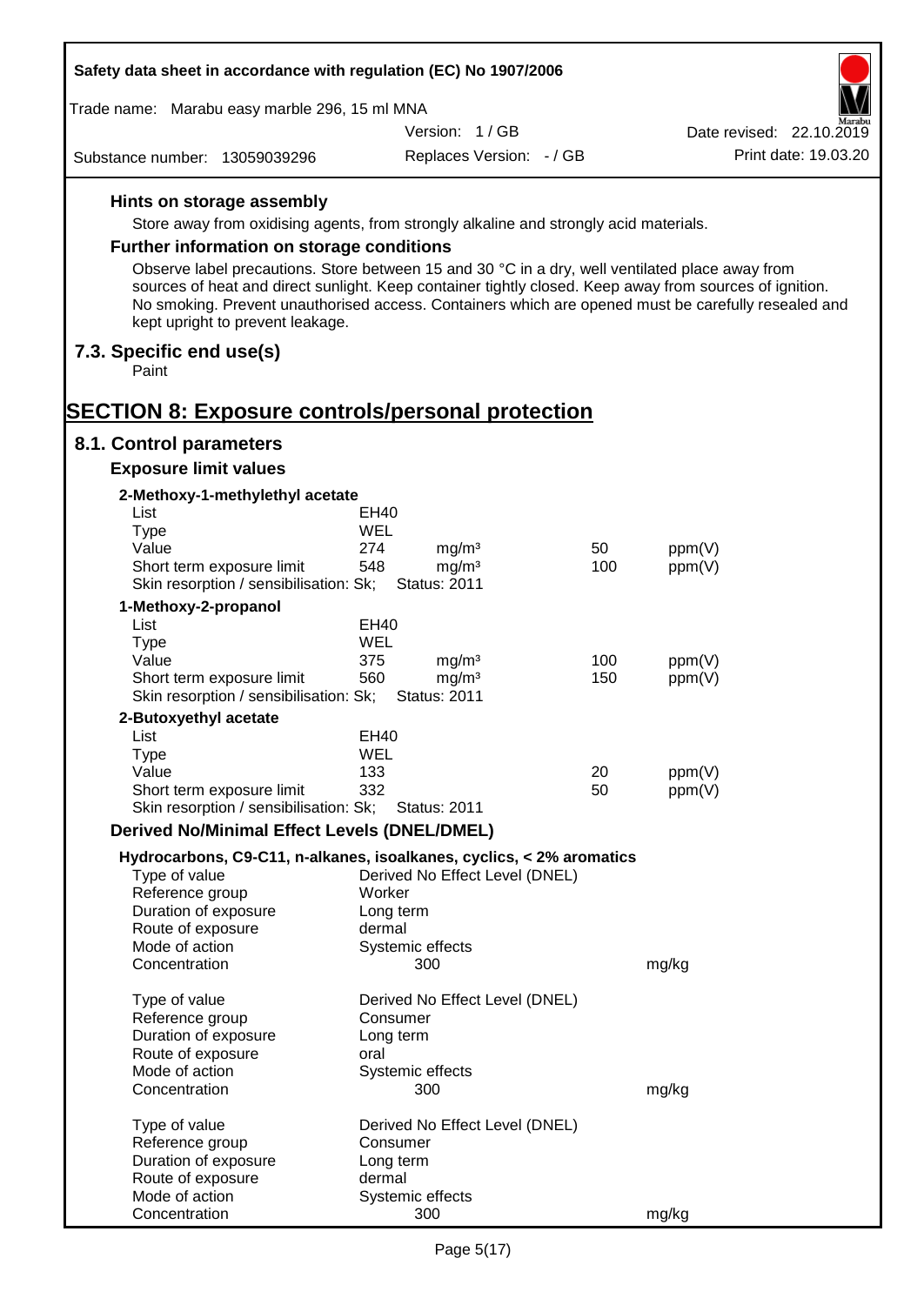| Safety data sheet in accordance with regulation (EC) No 1907/2006 |                                          |                          |  |  |  |
|-------------------------------------------------------------------|------------------------------------------|--------------------------|--|--|--|
| Trade name: Marabu easy marble 296, 15 ml MNA                     |                                          |                          |  |  |  |
|                                                                   | Version: 1/GB                            | Date revised: 22.10.2019 |  |  |  |
| Substance number: 13059039296                                     | Replaces Version: - / GB                 | Print date: 19.03.20     |  |  |  |
| Type of value                                                     | Derived No Effect Level (DNEL)           |                          |  |  |  |
| Reference group                                                   | Consumer                                 |                          |  |  |  |
| Duration of exposure                                              | Long term                                |                          |  |  |  |
| Route of exposure                                                 | inhalative                               |                          |  |  |  |
| Mode of action                                                    | Systemic effects                         |                          |  |  |  |
| Concentration                                                     | 900                                      | mg/m <sup>3</sup>        |  |  |  |
| Type of value                                                     | Derived No Effect Level (DNEL)           |                          |  |  |  |
| Reference group<br>Duration of exposure                           | Worker                                   |                          |  |  |  |
| Route of exposure                                                 | Long term<br>inhalative                  |                          |  |  |  |
| Mode of action                                                    | Systemic effects                         |                          |  |  |  |
| Concentration                                                     | 1500                                     | mg/m <sup>3</sup>        |  |  |  |
|                                                                   |                                          |                          |  |  |  |
| 2-Methoxy-1-methylethyl acetate<br>Type of value                  |                                          |                          |  |  |  |
| Reference group                                                   | Derived No Effect Level (DNEL)<br>Worker |                          |  |  |  |
| Duration of exposure                                              | Long term                                |                          |  |  |  |
| Route of exposure                                                 | dermal                                   |                          |  |  |  |
| Mode of action                                                    | Systemic effects                         |                          |  |  |  |
| Concentration                                                     | 796                                      | mg/kg/d                  |  |  |  |
| Type of value                                                     | Derived No Effect Level (DNEL)           |                          |  |  |  |
| Reference group                                                   | Worker                                   |                          |  |  |  |
| Duration of exposure                                              | Long term                                |                          |  |  |  |
| Route of exposure                                                 | inhalative                               |                          |  |  |  |
| Mode of action                                                    | Systemic effects                         |                          |  |  |  |
| Concentration                                                     | 275                                      | mg/m <sup>3</sup>        |  |  |  |
| Type of value                                                     | Derived No Effect Level (DNEL)           |                          |  |  |  |
| Reference group                                                   | Consumer                                 |                          |  |  |  |
| Duration of exposure                                              | Long term                                |                          |  |  |  |
| Route of exposure                                                 | dermal                                   |                          |  |  |  |
| Mode of action                                                    | Systemic effects                         |                          |  |  |  |
| Concentration                                                     | 320                                      | mg/kg/d                  |  |  |  |
| Type of value                                                     | Derived No Effect Level (DNEL)           |                          |  |  |  |
| Reference group                                                   | Consumer                                 |                          |  |  |  |
| Duration of exposure                                              | Long term                                |                          |  |  |  |
| Route of exposure                                                 | inhalative                               |                          |  |  |  |
| Mode of action                                                    | Systemic effects                         |                          |  |  |  |
| Concentration                                                     | 33                                       | mg/m <sup>3</sup>        |  |  |  |
| Type of value                                                     | Derived No Effect Level (DNEL)           |                          |  |  |  |
| Reference group                                                   | Consumer                                 |                          |  |  |  |
| Duration of exposure                                              | Long term                                |                          |  |  |  |
| Route of exposure                                                 | inhalative                               |                          |  |  |  |
| Mode of action                                                    | Local effects                            |                          |  |  |  |
| Concentration                                                     | 33                                       | mg/m <sup>3</sup>        |  |  |  |
| Type of value                                                     | Derived No Effect Level (DNEL)           |                          |  |  |  |
| Reference group                                                   | Consumer                                 |                          |  |  |  |
| Duration of exposure                                              | Long term                                |                          |  |  |  |
| Route of exposure                                                 | oral                                     |                          |  |  |  |
| Mode of action                                                    | Systemic effects                         |                          |  |  |  |
| Concentration                                                     | 36                                       | mg/kg/d                  |  |  |  |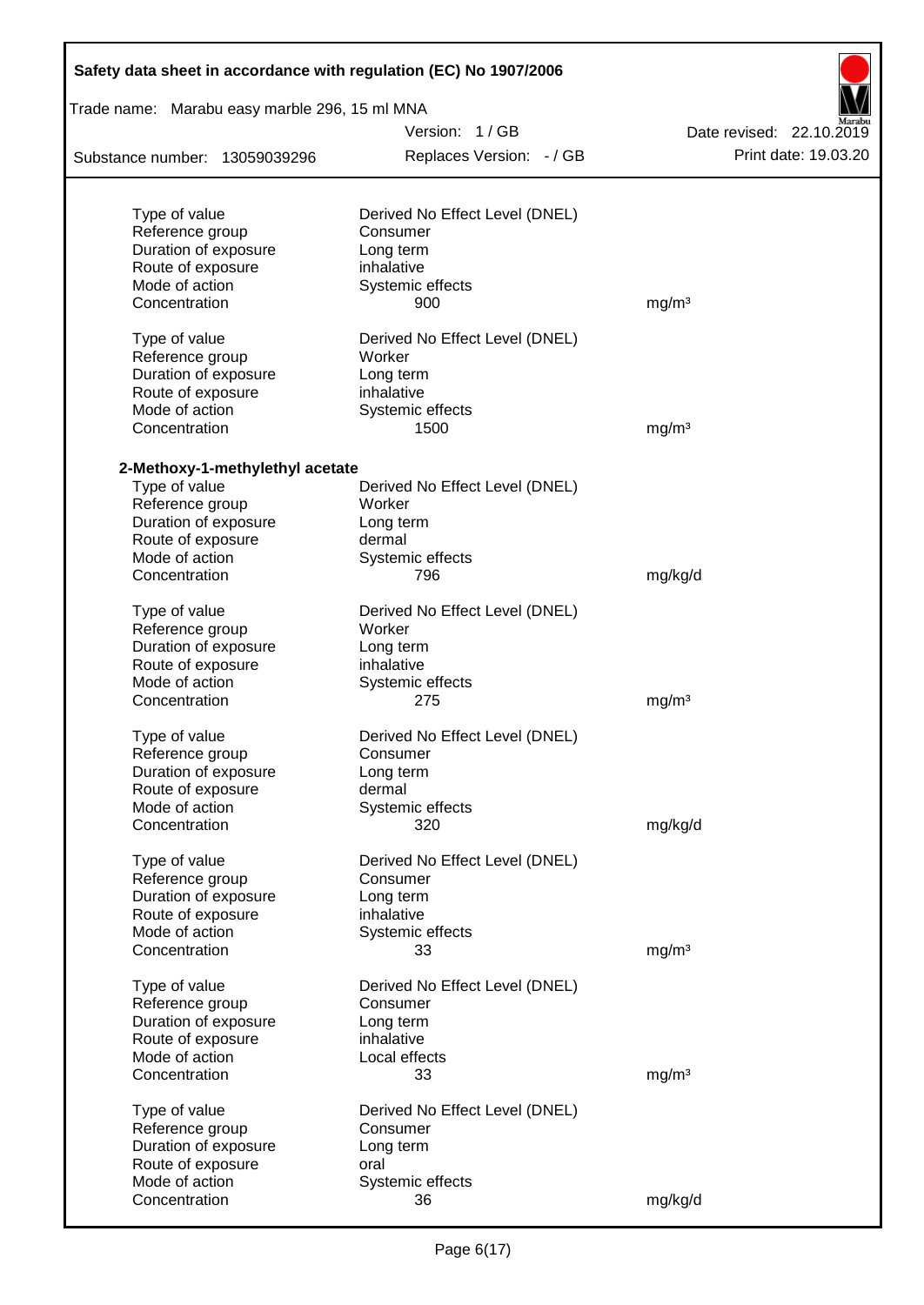| Safety data sheet in accordance with regulation (EC) No 1907/2006 |                                |                          |
|-------------------------------------------------------------------|--------------------------------|--------------------------|
| Trade name: Marabu easy marble 296, 15 ml MNA                     |                                |                          |
|                                                                   | Version: 1/GB                  | Date revised: 22.10.2019 |
| Substance number: 13059039296                                     | Replaces Version: - / GB       | Print date: 19.03.20     |
| Type of value                                                     | Derived No Effect Level (DNEL) |                          |
| Reference group                                                   | Worker                         |                          |
| Duration of exposure                                              | Lifetime                       |                          |
| Route of exposure                                                 | inhalative                     |                          |
| Mode of action                                                    | Local effects                  |                          |
| Concentration                                                     | 550                            | mg/m <sup>3</sup>        |
| 1-Methoxy-2-propanol                                              |                                |                          |
| Type of value                                                     | Derived No Effect Level (DNEL) |                          |
| Reference group                                                   | Worker                         |                          |
| Duration of exposure                                              | Acute                          |                          |
| Route of exposure                                                 | inhalative                     |                          |
| Mode of action                                                    | Local effects                  |                          |
| Concentration                                                     | 553,5                          | mg/m <sup>3</sup>        |
| Type of value                                                     | Derived No Effect Level (DNEL) |                          |
| Reference group                                                   | Worker                         |                          |
| Duration of exposure                                              | Long term                      |                          |
| Route of exposure                                                 | dermal                         |                          |
| Mode of action                                                    | Systemic effects               |                          |
| Concentration                                                     | 50,6                           | mg/person/<br>d          |
| Type of value                                                     | Derived No Effect Level (DNEL) |                          |
| Reference group                                                   | Worker                         |                          |
| Duration of exposure                                              | Long term                      |                          |
| Route of exposure                                                 | inhalative                     |                          |
| Mode of action                                                    | Systemic effects               |                          |
| Concentration                                                     | 369                            | mg/m <sup>3</sup>        |
| Type of value                                                     | Derived No Effect Level (DNEL) |                          |
| Reference group                                                   | <b>General Population</b>      |                          |
| Duration of exposure                                              | Long term                      |                          |
| Route of exposure                                                 | dermal                         |                          |
| Mode of action                                                    | Systemic effects               |                          |
| Concentration                                                     | 18,1                           | mg/kg                    |
| Type of value                                                     | Derived No Effect Level (DNEL) |                          |
| Reference group                                                   | <b>General Population</b>      |                          |
| Duration of exposure                                              | Long term                      |                          |
| Route of exposure                                                 | inhalative                     |                          |
| Mode of action<br>Concentration                                   | Systemic effects<br>43,9       | mg/m <sup>3</sup>        |
| Type of value                                                     | Derived No Effect Level (DNEL) |                          |
| Reference group                                                   | <b>General Population</b>      |                          |
| Duration of exposure                                              | Long term                      |                          |
| Route of exposure                                                 | oral                           |                          |
| Mode of action                                                    | Systemic effects               |                          |
| Concentration                                                     | 3,3                            | mg/kg/d                  |
| 2-Butoxyethyl acetate                                             |                                |                          |
| Reference substance                                               | 2-Butoxyethyl acetate          |                          |
| Type of value                                                     | Derived No Effect Level (DNEL) |                          |
| Reference group                                                   | Worker                         |                          |
| Duration of exposure                                              | Long term                      |                          |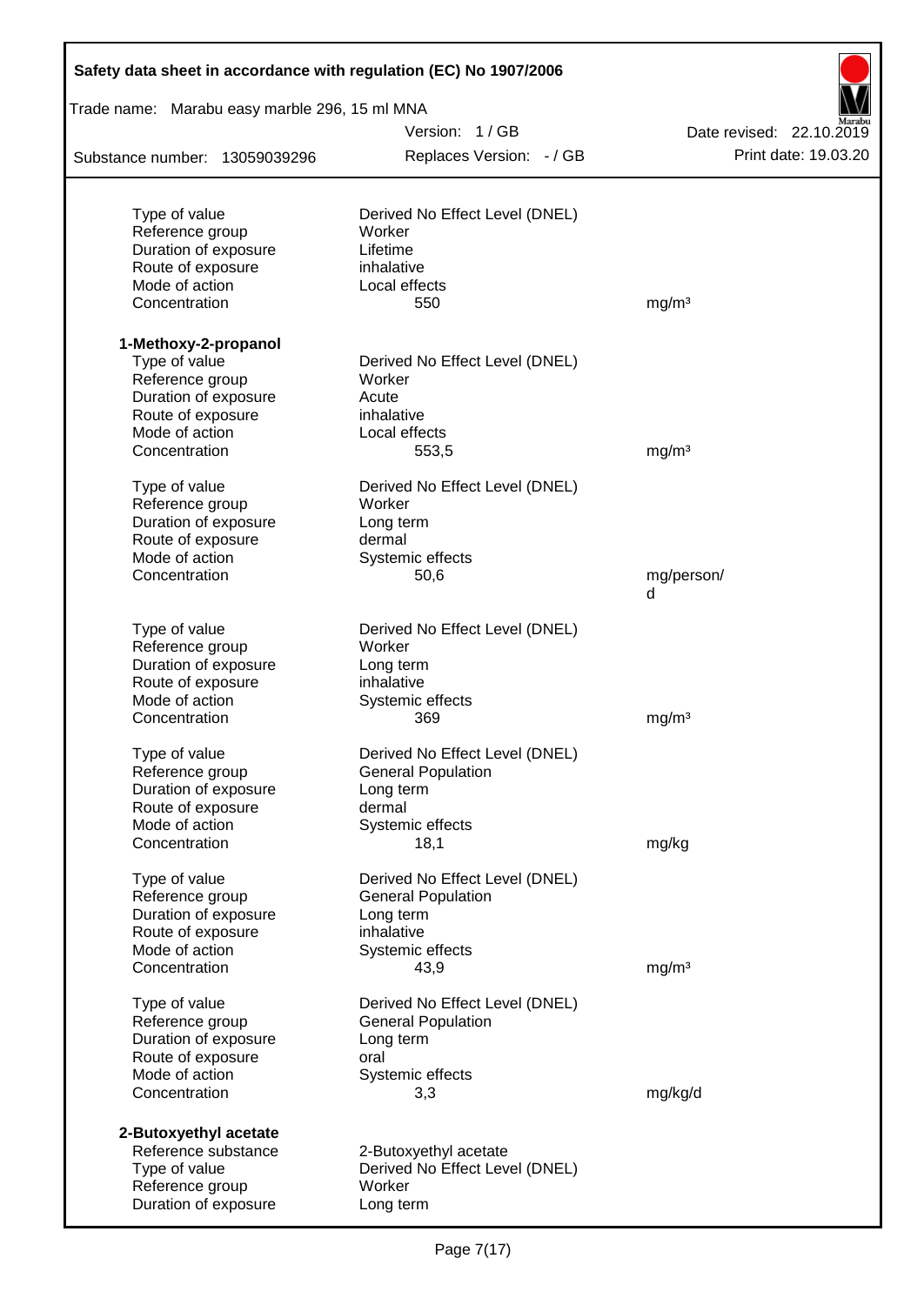| Trade name: Marabu easy marble 296, 15 ml MNA |                                |                          |
|-----------------------------------------------|--------------------------------|--------------------------|
|                                               | Version: 1/GB                  | Date revised: 22.10.2019 |
| Substance number: 13059039296                 | Replaces Version: - / GB       | Print date: 19.03.20     |
| Route of exposure                             | inhalative                     |                          |
| Mode of action                                | Systemic effects               |                          |
| Concentration                                 | 133                            | mg/m <sup>3</sup>        |
|                                               | 2-Butoxyethyl acetate          |                          |
| Type of value                                 | Derived No Effect Level (DNEL) |                          |
| Reference group                               | Worker                         |                          |
| Duration of exposure                          | Short term                     |                          |
| Route of exposure                             | inhalative                     |                          |
| Mode of action<br>Concentration               | Local effects<br>333           | mg/m <sup>3</sup>        |
|                                               |                                |                          |
|                                               | 2-Butoxyethyl acetate          |                          |
| Type of value                                 | Derived No Effect Level (DNEL) |                          |
| Reference group                               | Worker                         |                          |
| Duration of exposure<br>Route of exposure     | Long term                      |                          |
| Mode of action                                | dermal<br>Systemic effects     |                          |
| Concentration                                 | 169                            | mg/kg/d                  |
|                                               |                                |                          |
|                                               | 2-Butoxyethyl acetate          |                          |
| Type of value                                 | Derived No Effect Level (DNEL) |                          |
| Reference group                               | Worker                         |                          |
| Duration of exposure                          | Short term                     |                          |
| Route of exposure                             | dermal                         |                          |
| Mode of action                                | Systemic effects               |                          |
| Concentration                                 | 120                            | mg/kg/d                  |
|                                               | 2-Butoxyethyl acetate          |                          |
| Type of value                                 | Derived No Effect Level (DNEL) |                          |
| Reference group                               | <b>General Population</b>      |                          |
| Duration of exposure                          | Long term                      |                          |
| Route of exposure                             | inhalative                     |                          |
| Mode of action<br>Concentration               | Systemic effects               |                          |
|                                               | 80                             | mg/m <sup>3</sup>        |
|                                               | 2-Butoxyethyl acetate          |                          |
| Type of value                                 | Derived No Effect Level (DNEL) |                          |
| Reference group                               | <b>General Population</b>      |                          |
| Duration of exposure                          | Short term                     |                          |
| Route of exposure                             | inhalative                     |                          |
| Mode of action                                | Local effects                  |                          |
| Concentration                                 | 200                            | mg/m <sup>3</sup>        |
|                                               | 2-Butoxyethyl acetate          |                          |
| Type of value                                 | Derived No Effect Level (DNEL) |                          |
| Reference group                               | <b>General Population</b>      |                          |
| Duration of exposure                          | Long term                      |                          |
| Route of exposure                             | dermal                         |                          |
| Mode of action                                | Systemic effects               |                          |
| Concentration                                 | 102                            | mg/kg/d                  |
|                                               | 2-Butoxyethyl acetate          |                          |
| Type of value                                 | Derived No Effect Level (DNEL) |                          |
| Reference group                               | <b>General Population</b>      |                          |
| Duration of exposure                          | Short term                     |                          |
| Route of exposure<br>Mode of action           | dermal                         |                          |
|                                               | Systemic effects               |                          |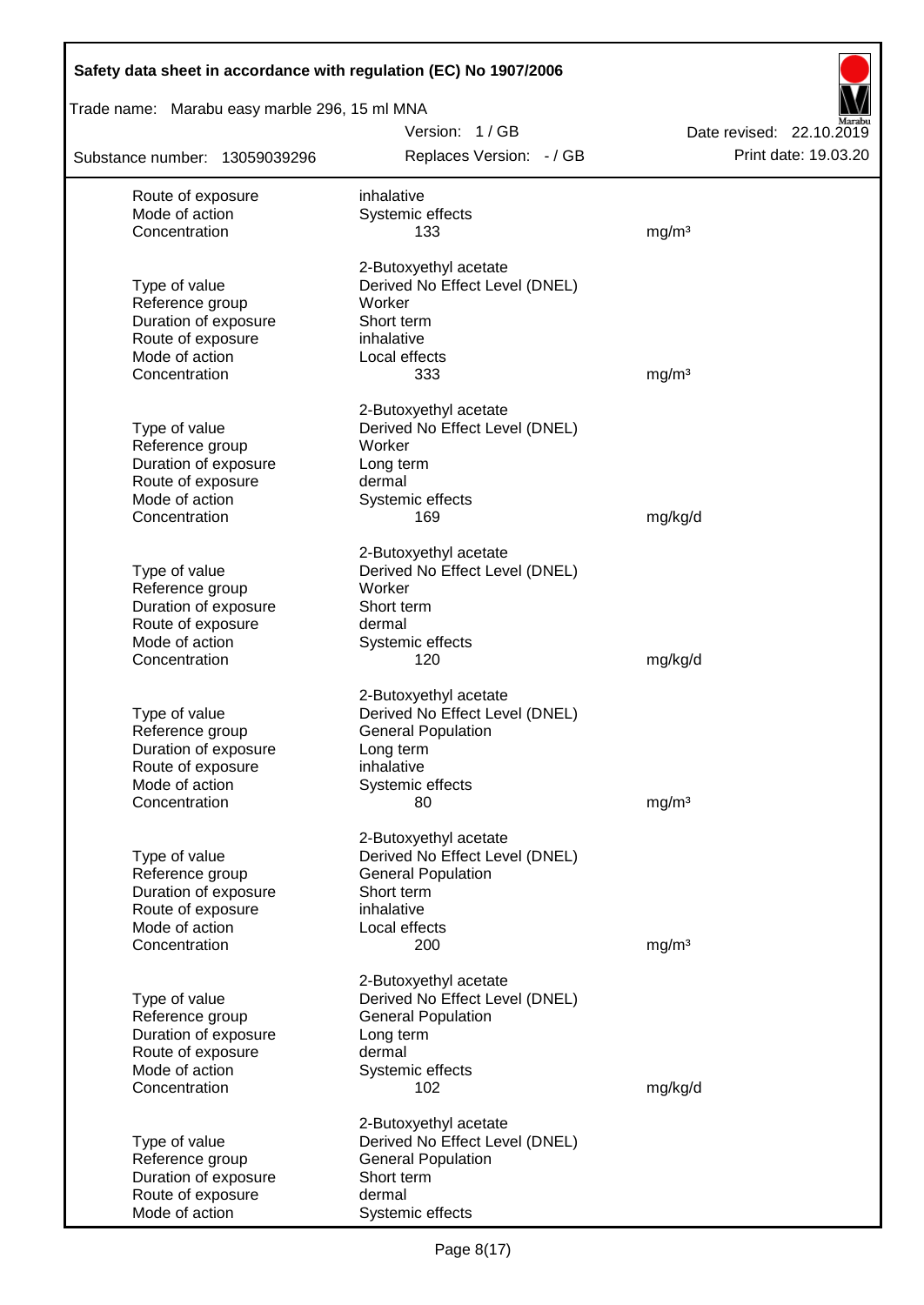| Safety data sheet in accordance with regulation (EC) No 1907/2006                                                |                                                                                                                                      |                          |
|------------------------------------------------------------------------------------------------------------------|--------------------------------------------------------------------------------------------------------------------------------------|--------------------------|
| Trade name: Marabu easy marble 296, 15 ml MNA                                                                    |                                                                                                                                      |                          |
|                                                                                                                  | Version: 1/GB                                                                                                                        | Date revised: 22.10.2019 |
| Substance number: 13059039296                                                                                    | Replaces Version: - / GB                                                                                                             | Print date: 19.03.20     |
| Concentration                                                                                                    | 72                                                                                                                                   | mg/kg/d                  |
| Type of value<br>Reference group<br>Duration of exposure<br>Route of exposure<br>Mode of action<br>Concentration | 2-Butoxyethyl acetate<br>Derived No Effect Level (DNEL)<br><b>General Population</b><br>Long term<br>oral<br>Systemic effects<br>8,6 | mg/kg/d                  |
| Type of value<br>Reference group<br>Duration of exposure<br>Route of exposure<br>Mode of action<br>Concentration | 2-Butoxyethyl acetate<br>Derived No Effect Level (DNEL)<br><b>General Population</b><br>Short term<br>oral<br>Systemic effects<br>36 | mg/kg/d                  |
| <b>Predicted No Effect Concentration (PNEC)</b>                                                                  |                                                                                                                                      |                          |
| 2-Methoxy-1-methylethyl acetate<br>Reference substance<br>Type of value<br><b>Type</b><br>Concentration          | 2-Methoxy-1-methylethyl acetate<br><b>PNEC</b><br>Freshwater<br>0,635                                                                | mg/l                     |
| Type of value<br><b>Type</b><br>Concentration                                                                    | <b>PNEC</b><br>Freshwater sediment<br>3,29                                                                                           | mg/kg                    |
| Type of value<br><b>Type</b><br>Concentration<br>Source                                                          | <b>PNEC</b><br>Soil<br>0,29<br>Literature value                                                                                      | mg/kg                    |
| Type of value<br><b>Type</b><br>Concentration<br>Source                                                          | <b>PNEC</b><br>Sewage treatment plant (STP)<br>100<br>Literature value                                                               | mg/l                     |
| Type of value<br><b>Type</b><br>Concentration<br>Source                                                          | <b>PNEC</b><br>Marine sediment<br>0,329<br>Literature value                                                                          | mg/kg                    |
| Type of value<br><b>Type</b><br>Concentration                                                                    | <b>PNEC</b><br>Saltwater<br>0,0635                                                                                                   | mg/l                     |
| 1-Methoxy-2-propanol<br>Type of value<br><b>Type</b><br>Concentration                                            | <b>PNEC</b><br>Freshwater<br>10                                                                                                      | mg/l                     |
| Type of value<br><b>Type</b><br>Concentration                                                                    | <b>PNEC</b><br>Water<br>41,6                                                                                                         | mg/kg                    |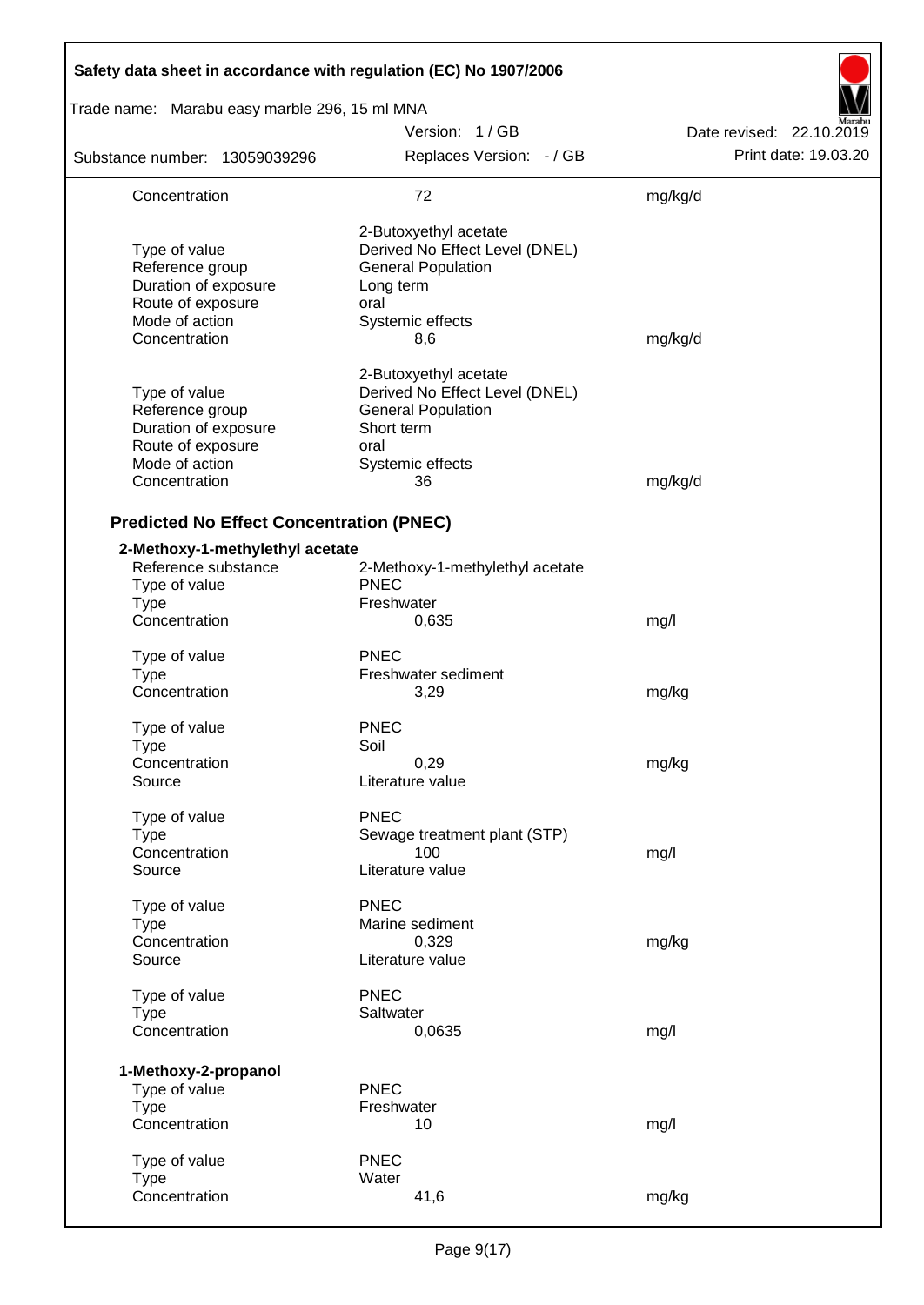| Safety data sheet in accordance with regulation (EC) No 1907/2006                                       |                                                                                      |                                                  |  |  |  |  |
|---------------------------------------------------------------------------------------------------------|--------------------------------------------------------------------------------------|--------------------------------------------------|--|--|--|--|
| Trade name: Marabu easy marble 296, 15 ml MNA                                                           |                                                                                      |                                                  |  |  |  |  |
| Substance number: 13059039296                                                                           | Version: 1/GB<br>Replaces Version: - / GB                                            | Date revised: 22.10.2019<br>Print date: 19.03.20 |  |  |  |  |
| Type of value<br><b>Type</b><br>Concentration                                                           | <b>PNEC</b><br>Sediment<br>41,6                                                      | mg/kg                                            |  |  |  |  |
| Type of value<br><b>Type</b><br>Concentration                                                           | <b>PNEC</b><br>Marine sediment<br>4,17                                               | mg/kg                                            |  |  |  |  |
| Type of value<br><b>Type</b><br>Concentration                                                           | <b>PNEC</b><br>Soil<br>2,47                                                          | mg/kg                                            |  |  |  |  |
| Type of value<br><b>Type</b><br>Concentration                                                           | <b>PNEC</b><br>Sewage treatment plant (STP)<br>100                                   | mg/l                                             |  |  |  |  |
| 2-Butoxyethyl acetate<br>Reference substance<br>Type of value<br><b>Type</b><br>Concentration<br>Source | 2-Butoxyethyl acetate<br><b>PNEC</b><br>Water<br>0,304<br>Literature value           | mg/l                                             |  |  |  |  |
| Type of value<br><b>Type</b><br>Concentration<br>Source                                                 | 2-Butoxyethyl acetate<br><b>PNEC</b><br>Aquatic<br>0,0304<br>Literature value        | g/l                                              |  |  |  |  |
| Type of value<br><b>Type</b><br>Concentration<br>Source                                                 | 2-Butoxyethyl acetate<br><b>PNEC</b><br>Sediment<br>2,03<br>Literature value         | mg/kg                                            |  |  |  |  |
| Type of value<br><b>Type</b><br>Concentration<br>Source                                                 | 2-Butoxyethyl acetate<br><b>PNEC</b><br>Marine sediment<br>0,203<br>Literature value | mg/kg                                            |  |  |  |  |
| Type of value<br><b>Type</b><br>Concentration<br>Source                                                 | 2-Butoxyethyl acetate<br><b>PNEC</b><br>Soil<br>0,68<br>Literature value             | mg/kg                                            |  |  |  |  |

# **8.2. Exposure controls**

### **Exposure controls**

Provide adequate ventilation. Where reasonably practicable this should be achieved by the use of local exhaust ventilation and good general extraction. If these are not sufficient to maintain concentrations of particulates and solvent vapour below the OEL, suitable respiratory protection must be worn.

#### **Respiratory protection**

If workers are exposed to concentrations above the exposure limit they must use appropriate, certified respirators. Full mask, filter A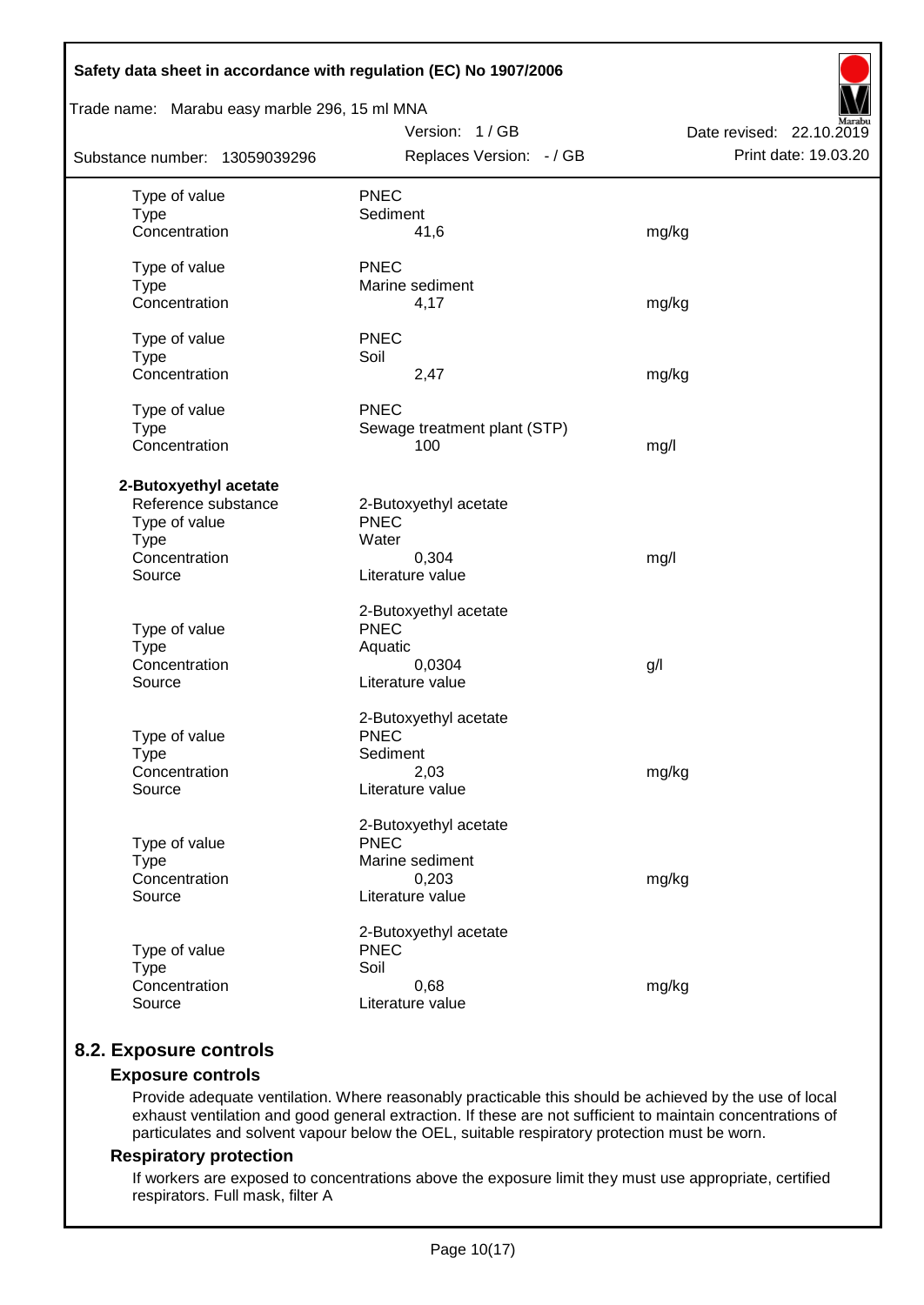| Safety data sheet in accordance with regulation (EC) No 1907/2006                                                                                                                   |                              |             |                          |  |  |  |  |
|-------------------------------------------------------------------------------------------------------------------------------------------------------------------------------------|------------------------------|-------------|--------------------------|--|--|--|--|
| Trade name: Marabu easy marble 296, 15 ml MNA                                                                                                                                       |                              |             |                          |  |  |  |  |
|                                                                                                                                                                                     | Version: 1 / GB              |             | Date revised: 22.10.2019 |  |  |  |  |
| Substance number: 13059039296                                                                                                                                                       | Replaces Version: - / GB     |             | Print date: 19.03.20     |  |  |  |  |
| <b>Hand protection</b>                                                                                                                                                              |                              |             |                          |  |  |  |  |
| There is no one glove material or combination of materials that will give unlimited resistance to any                                                                               |                              |             |                          |  |  |  |  |
| individual or combination of chemicals.<br>For prolonged or repeated handling nitrile rubber gloves with textile undergloves are required.                                          |                              |             |                          |  |  |  |  |
| <b>Material thickness</b><br>$\geq$                                                                                                                                                 | 0,5<br>mm                    |             |                          |  |  |  |  |
| Breakthrough time<br>$\overline{\phantom{a}}$                                                                                                                                       | 30<br>min                    |             |                          |  |  |  |  |
| The breakthrough time must be greater than the end use time of the product.<br>The instructions and information provided by the glove manufacturer on use, storage, maintenance and |                              |             |                          |  |  |  |  |
| replacement must be followed.                                                                                                                                                       |                              |             |                          |  |  |  |  |
| Gloves should be replaced regularly and if there is any sign of damage to the glove material.                                                                                       |                              |             |                          |  |  |  |  |
| Always ensure that gloves are free from defects and that they are stored and used correctly.                                                                                        |                              |             |                          |  |  |  |  |
| The performance or effectiveness of the glove may be reduced by physical/ chemical damage and poor<br>maintenance.                                                                  |                              |             |                          |  |  |  |  |
| Barrier creams may help to protect the exposed areas of the skin, they should however not be applied                                                                                |                              |             |                          |  |  |  |  |
| once exposure has occurred.                                                                                                                                                         |                              |             |                          |  |  |  |  |
| Eye protection                                                                                                                                                                      |                              |             |                          |  |  |  |  |
| Use safety eyewear designed to protect against splash of liquids.                                                                                                                   |                              |             |                          |  |  |  |  |
| <b>Body protection</b>                                                                                                                                                              |                              |             |                          |  |  |  |  |
| Cotton or cotton/synthetic overalls or coveralls are normally suitable.                                                                                                             |                              |             |                          |  |  |  |  |
|                                                                                                                                                                                     |                              |             |                          |  |  |  |  |
| <b>SECTION 9: Physical and chemical properties</b>                                                                                                                                  |                              |             |                          |  |  |  |  |
| 9.1. Information on basic physical and chemical properties                                                                                                                          |                              |             |                          |  |  |  |  |
| <b>Form</b>                                                                                                                                                                         | Liquid                       |             |                          |  |  |  |  |
| <b>Colour</b>                                                                                                                                                                       | coloured                     |             |                          |  |  |  |  |
| <b>Odour</b>                                                                                                                                                                        | solvent-like                 |             |                          |  |  |  |  |
| <b>Odour threshold</b>                                                                                                                                                              |                              |             |                          |  |  |  |  |
| Remarks                                                                                                                                                                             | No data available            |             |                          |  |  |  |  |
| pH value                                                                                                                                                                            |                              |             |                          |  |  |  |  |
| Remarks                                                                                                                                                                             | Not applicable               |             |                          |  |  |  |  |
| <b>Melting point</b>                                                                                                                                                                |                              |             |                          |  |  |  |  |
| Remarks                                                                                                                                                                             | not determined               |             |                          |  |  |  |  |
| <b>Freezing point</b>                                                                                                                                                               |                              |             |                          |  |  |  |  |
| Remarks                                                                                                                                                                             | not determined               |             |                          |  |  |  |  |
| Initial boiling point and boiling range                                                                                                                                             |                              |             |                          |  |  |  |  |
| Value<br>Pressure                                                                                                                                                                   | 120<br>appr.<br>1.013<br>hPa | $^{\circ}C$ |                          |  |  |  |  |
| Source                                                                                                                                                                              | Literature value             |             |                          |  |  |  |  |
| <b>Flash point</b>                                                                                                                                                                  |                              |             |                          |  |  |  |  |
| Value                                                                                                                                                                               | 30                           | $^{\circ}C$ |                          |  |  |  |  |
| Method                                                                                                                                                                              | ASTM D 6450 (CCCFP)          |             |                          |  |  |  |  |
| Evaporation rate (ether $= 1$ ) :                                                                                                                                                   |                              |             |                          |  |  |  |  |
| Remarks                                                                                                                                                                             | not determined               |             |                          |  |  |  |  |
| <b>Flammability (solid, gas)</b>                                                                                                                                                    |                              |             |                          |  |  |  |  |
| Not applicable                                                                                                                                                                      |                              |             |                          |  |  |  |  |
| Upper/lower flammability or explosive limits                                                                                                                                        |                              |             |                          |  |  |  |  |
| المتممتان والمتحاجب والمردود والمردد                                                                                                                                                |                              | 0/111       |                          |  |  |  |  |

| <b>Opper/IOWER Hammability OF EXPIOSIVE INITIES</b> |                  |      |
|-----------------------------------------------------|------------------|------|
| Lower explosion limit                               | appr. 0.7        | %(V) |
| Upper explosion limit                               | appr. 13.7       | %(V) |
| Source                                              | Literature value |      |
| Vapour pressure                                     |                  |      |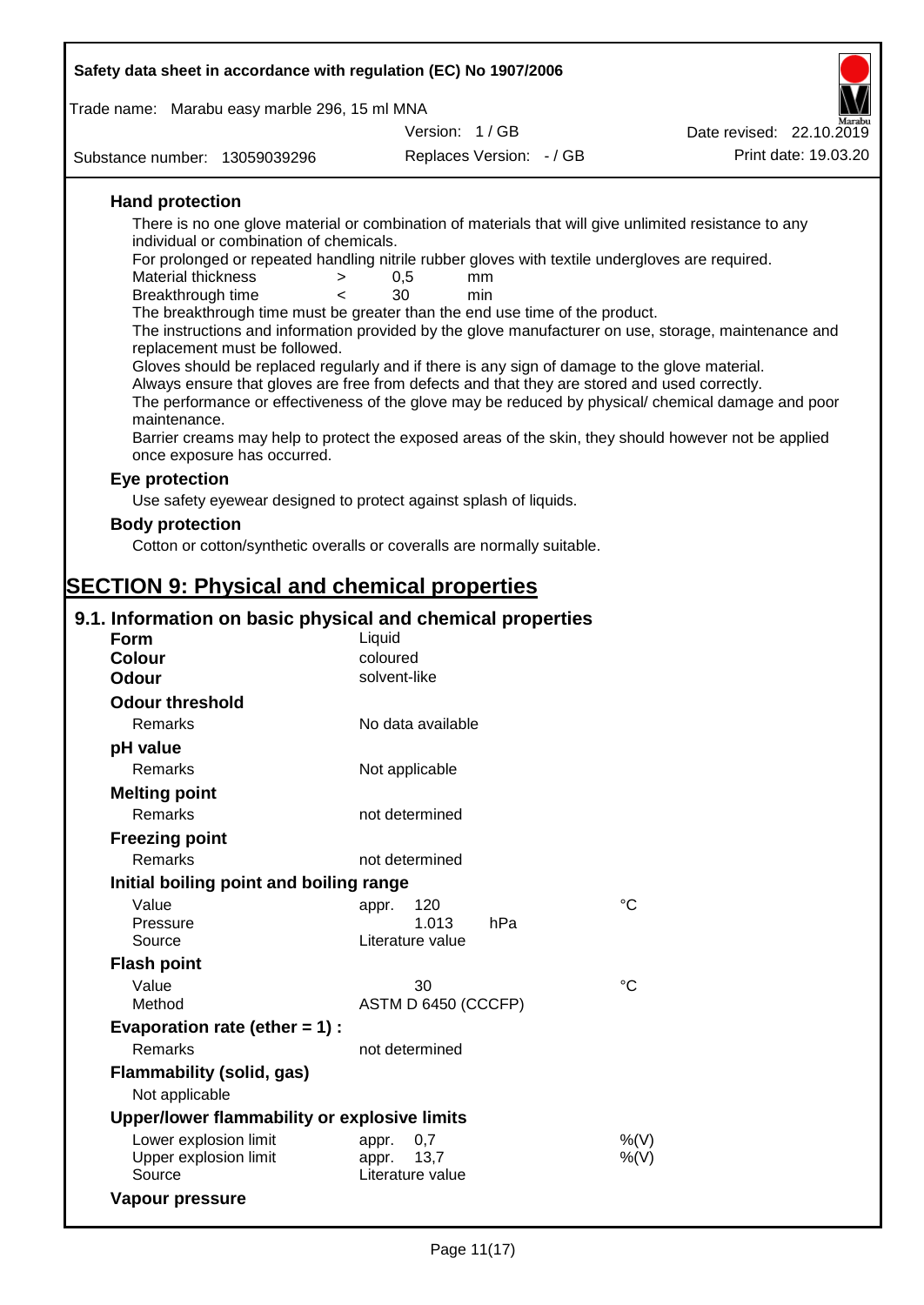| Safety data sheet in accordance with regulation (EC) No 1907/2006<br>Trade name: Marabu easy marble 296, 15 ml MNA |                          |                 |    |                   |                          |
|--------------------------------------------------------------------------------------------------------------------|--------------------------|-----------------|----|-------------------|--------------------------|
|                                                                                                                    | Version: 1/GB            |                 |    |                   | Date revised: 22.10.2019 |
|                                                                                                                    | Replaces Version: - / GB |                 |    |                   | Print date: 19.03.20     |
| Substance number: 13059039296                                                                                      |                          |                 |    |                   |                          |
| Value                                                                                                              | 8                        |                 |    | hPa               |                          |
| Temperature                                                                                                        | 20                       | $\rm ^{\circ}C$ |    |                   |                          |
| Method                                                                                                             | calculated               |                 |    |                   |                          |
| <b>Vapour density</b>                                                                                              |                          |                 |    |                   |                          |
| Remarks                                                                                                            | not determined           |                 |    |                   |                          |
| <b>Density</b>                                                                                                     |                          |                 |    |                   |                          |
| Value                                                                                                              | 0,98                     |                 |    | g/cm <sup>3</sup> |                          |
| Temperature                                                                                                        | 20                       | $\rm ^{\circ}C$ |    |                   |                          |
| Method                                                                                                             | <b>DIN EN ISO 2811</b>   |                 |    |                   |                          |
| Solubility in water                                                                                                |                          |                 |    |                   |                          |
| Remarks                                                                                                            | partially miscible       |                 |    |                   |                          |
| <b>Partition coefficient: n-octanol/water</b>                                                                      |                          |                 |    |                   |                          |
| Remarks                                                                                                            | Not applicable           |                 |    |                   |                          |
| Ignition temperature                                                                                               |                          |                 |    |                   |                          |
| Value                                                                                                              | 200<br>appr.             |                 |    | $\rm ^{\circ}C$   |                          |
| Source                                                                                                             | Literature value         |                 |    |                   |                          |
| <b>Viscosity</b>                                                                                                   |                          |                 |    |                   |                          |
| dynamic                                                                                                            |                          |                 |    |                   |                          |
| Value                                                                                                              | 30                       | to              | 50 | mPa.s             |                          |
| Temperature                                                                                                        | 40                       | $\rm ^{\circ}C$ |    |                   |                          |
| <b>Efflux time</b>                                                                                                 |                          |                 |    |                   |                          |
| Value                                                                                                              | 25                       | to              | 70 | s                 |                          |
| Temperature                                                                                                        | 20                       | $\rm ^{\circ}C$ |    |                   |                          |
| Method                                                                                                             | DIN 53211 4 mm           |                 |    |                   |                          |
| <b>Explosive properties</b>                                                                                        |                          |                 |    |                   |                          |
| evaluation                                                                                                         | no                       |                 |    |                   |                          |
| <b>Oxidising properties</b>                                                                                        |                          |                 |    |                   |                          |
| evaluation                                                                                                         | None known               |                 |    |                   |                          |
| 9.2. Other information                                                                                             |                          |                 |    |                   |                          |
| <b>Other information</b>                                                                                           |                          |                 |    |                   |                          |

The physical specifications are approximate values and refer to the used safety relevant component(s).

# **SECTION 10: Stability and reactivity**

# **10.1. Reactivity**

No hazardous reactions when stored and handled according to prescribed instructions.

# **10.2. Chemical stability**

Stable under recommended storage and handling conditions (see section 7).

# **10.3. Possibility of hazardous reactions**

Keep away from oxidising agents, strongly alkaline and strongly acid materials in order to avoid exothermic reactions.

# **10.4. Conditions to avoid**

When exposed to high temperatures may produce hazardous decomposition products.

# **10.5. Incompatible materials**

No hazardous reactions when stored and handled according to prescribed instructions.

# **10.6. Hazardous decomposition products**

See chapter 5.2 (Firefighting measures - Special hazards arising from the substance or mixture).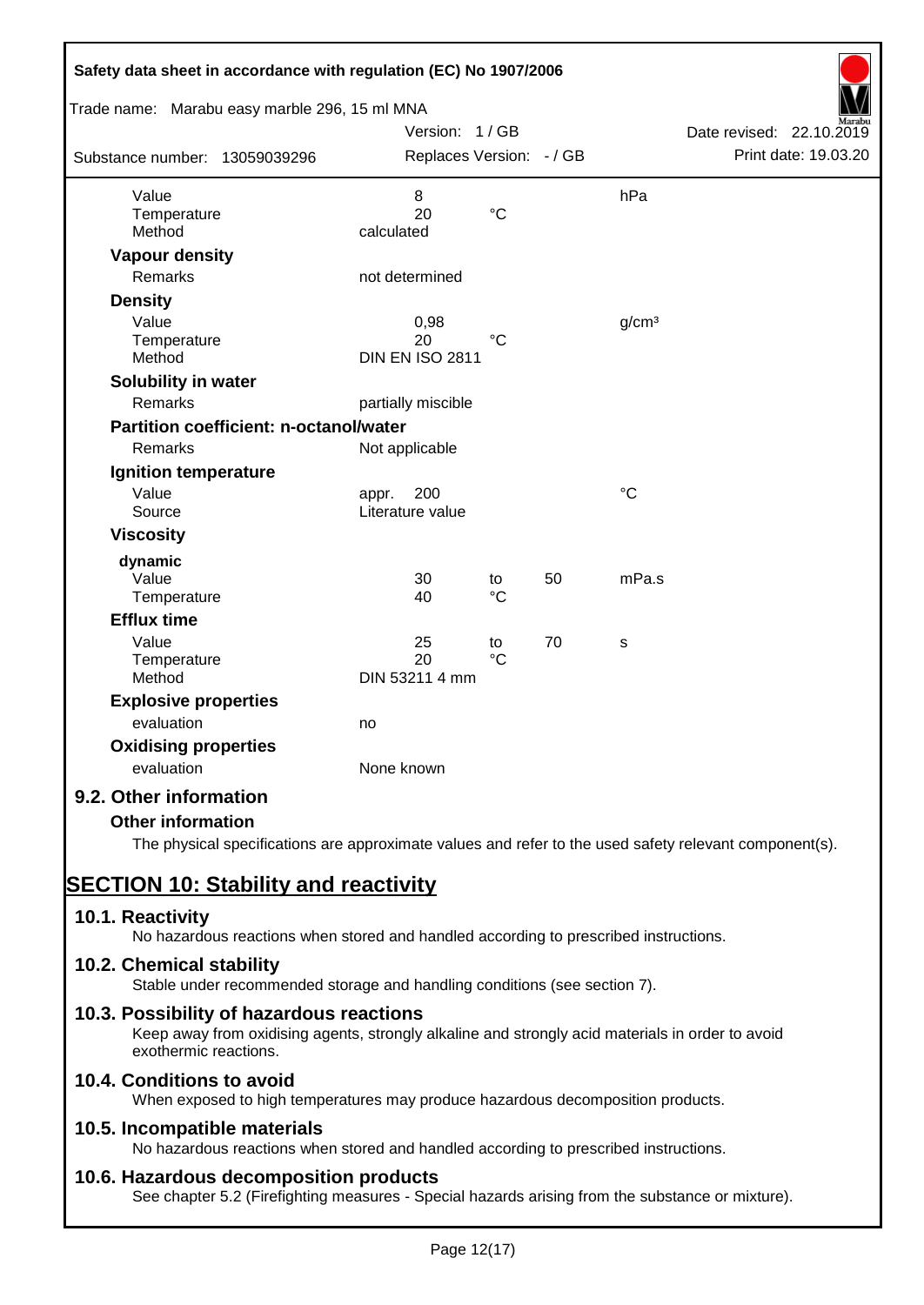| Safety data sheet in accordance with regulation (EC) No 1907/2006 |                                                                   |                                                                   |                                                                   |                                                                                                                                                                                                               |  |  |
|-------------------------------------------------------------------|-------------------------------------------------------------------|-------------------------------------------------------------------|-------------------------------------------------------------------|---------------------------------------------------------------------------------------------------------------------------------------------------------------------------------------------------------------|--|--|
| Trade name: Marabu easy marble 296, 15 ml MNA                     |                                                                   |                                                                   |                                                                   |                                                                                                                                                                                                               |  |  |
|                                                                   |                                                                   | Version: 1/GB                                                     |                                                                   | Date revised: 22.10.2019                                                                                                                                                                                      |  |  |
| Substance number: 13059039296                                     |                                                                   | Replaces Version: - / GB                                          |                                                                   | Print date: 19.03.20                                                                                                                                                                                          |  |  |
|                                                                   |                                                                   |                                                                   |                                                                   |                                                                                                                                                                                                               |  |  |
|                                                                   |                                                                   |                                                                   |                                                                   |                                                                                                                                                                                                               |  |  |
| <b>SECTION 11: Toxicological information</b>                      |                                                                   |                                                                   |                                                                   |                                                                                                                                                                                                               |  |  |
| 11.1. Information on toxicological effects                        |                                                                   |                                                                   |                                                                   |                                                                                                                                                                                                               |  |  |
| <b>Acute oral toxicity (Components)</b>                           |                                                                   |                                                                   |                                                                   |                                                                                                                                                                                                               |  |  |
| 1-Methoxy-2-propanol                                              |                                                                   |                                                                   |                                                                   |                                                                                                                                                                                                               |  |  |
| <b>Species</b>                                                    | rat                                                               |                                                                   |                                                                   |                                                                                                                                                                                                               |  |  |
| LD50                                                              |                                                                   | 5200                                                              | mg/kg                                                             |                                                                                                                                                                                                               |  |  |
| <b>Acute dermal toxicity (Components)</b>                         |                                                                   |                                                                   |                                                                   |                                                                                                                                                                                                               |  |  |
| 1-Methoxy-2-propanol                                              |                                                                   |                                                                   |                                                                   |                                                                                                                                                                                                               |  |  |
| <b>Species</b><br>LD50                                            | rabbit                                                            | 14000                                                             | mg/kg                                                             |                                                                                                                                                                                                               |  |  |
| <b>Acute inhalational toxicity</b>                                |                                                                   |                                                                   |                                                                   |                                                                                                                                                                                                               |  |  |
| Remarks                                                           |                                                                   |                                                                   | Based on available data, the classification criteria are not met. |                                                                                                                                                                                                               |  |  |
| <b>Skin corrosion/irritation</b>                                  |                                                                   |                                                                   |                                                                   |                                                                                                                                                                                                               |  |  |
| Remarks                                                           |                                                                   |                                                                   | Based on available data, the classification criteria are not met. |                                                                                                                                                                                                               |  |  |
| Serious eye damage/irritation                                     |                                                                   |                                                                   |                                                                   |                                                                                                                                                                                                               |  |  |
| Remarks                                                           |                                                                   | Based on available data, the classification criteria are not met. |                                                                   |                                                                                                                                                                                                               |  |  |
| <b>Sensitization</b>                                              |                                                                   |                                                                   |                                                                   |                                                                                                                                                                                                               |  |  |
| Remarks                                                           | Based on available data, the classification criteria are not met. |                                                                   |                                                                   |                                                                                                                                                                                                               |  |  |
| <b>Mutagenicity</b>                                               |                                                                   |                                                                   |                                                                   |                                                                                                                                                                                                               |  |  |
| Remarks                                                           | Based on available data, the classification criteria are not met. |                                                                   |                                                                   |                                                                                                                                                                                                               |  |  |
| <b>Reproductive toxicity</b>                                      |                                                                   |                                                                   |                                                                   |                                                                                                                                                                                                               |  |  |
| Remarks                                                           |                                                                   |                                                                   | Based on available data, the classification criteria are not met. |                                                                                                                                                                                                               |  |  |
| Carcinogenicity                                                   |                                                                   |                                                                   |                                                                   |                                                                                                                                                                                                               |  |  |
| Remarks                                                           |                                                                   |                                                                   | Based on available data, the classification criteria are not met. |                                                                                                                                                                                                               |  |  |
| <b>Specific Target Organ Toxicity (STOT)</b>                      |                                                                   |                                                                   |                                                                   |                                                                                                                                                                                                               |  |  |
| <b>Single exposure</b>                                            |                                                                   |                                                                   |                                                                   |                                                                                                                                                                                                               |  |  |
| Remarks                                                           |                                                                   | The classification criteria are met.                              |                                                                   |                                                                                                                                                                                                               |  |  |
| evaluation                                                        |                                                                   | May cause drowsiness or dizziness.                                |                                                                   |                                                                                                                                                                                                               |  |  |
| <b>Repeated exposure</b><br><b>Remarks</b>                        |                                                                   |                                                                   | Based on available data, the classification criteria are not met. |                                                                                                                                                                                                               |  |  |
| <b>Aspiration hazard</b>                                          |                                                                   |                                                                   |                                                                   |                                                                                                                                                                                                               |  |  |
| Based on available data, the classification criteria are not met. |                                                                   |                                                                   |                                                                   |                                                                                                                                                                                                               |  |  |
| <b>Experience in practice</b>                                     |                                                                   |                                                                   |                                                                   |                                                                                                                                                                                                               |  |  |
|                                                                   |                                                                   |                                                                   |                                                                   | Exposure to component solvents vapours concentration in excess of the stated occupational exposure                                                                                                            |  |  |
|                                                                   |                                                                   |                                                                   |                                                                   | limit may result in adverse health effects such as mucous membrane and respiratory system irritation<br>and adverse effects on kidney, liver and central nervous system. Symptoms and signs include headache, |  |  |

and adverse effects on kidney, liver and central nervous system. Symptoms and signs include headache, dizziness, fatigue, muscular weakness, drowsiness and in extreme cases, loss of consciousness. Solvents may cause some of the above effects by absorption through the skin. Repeated or prolonged contact with the mixture may cause removal of natural fat from the skin resulting in non-allergic contact dermatitis and absorption through the skin. The liquid splashed in the eyes may cause irritation and reversible damage. Ingestion may cause nausea, diarrhoea and vomiting. This takes into account, where known, delayed and immediate effects and also chronic effects of components from short-term and long-term exposure by oral, inhalation and dermal routes of exposure and eye contact.

#### **Other information**

There are no data available on the mixture itself.

The mixture has been assessed following the additivity method of the CLP Regulation (EC) No 1272/2008 and classified for toxicological hazards accordingly.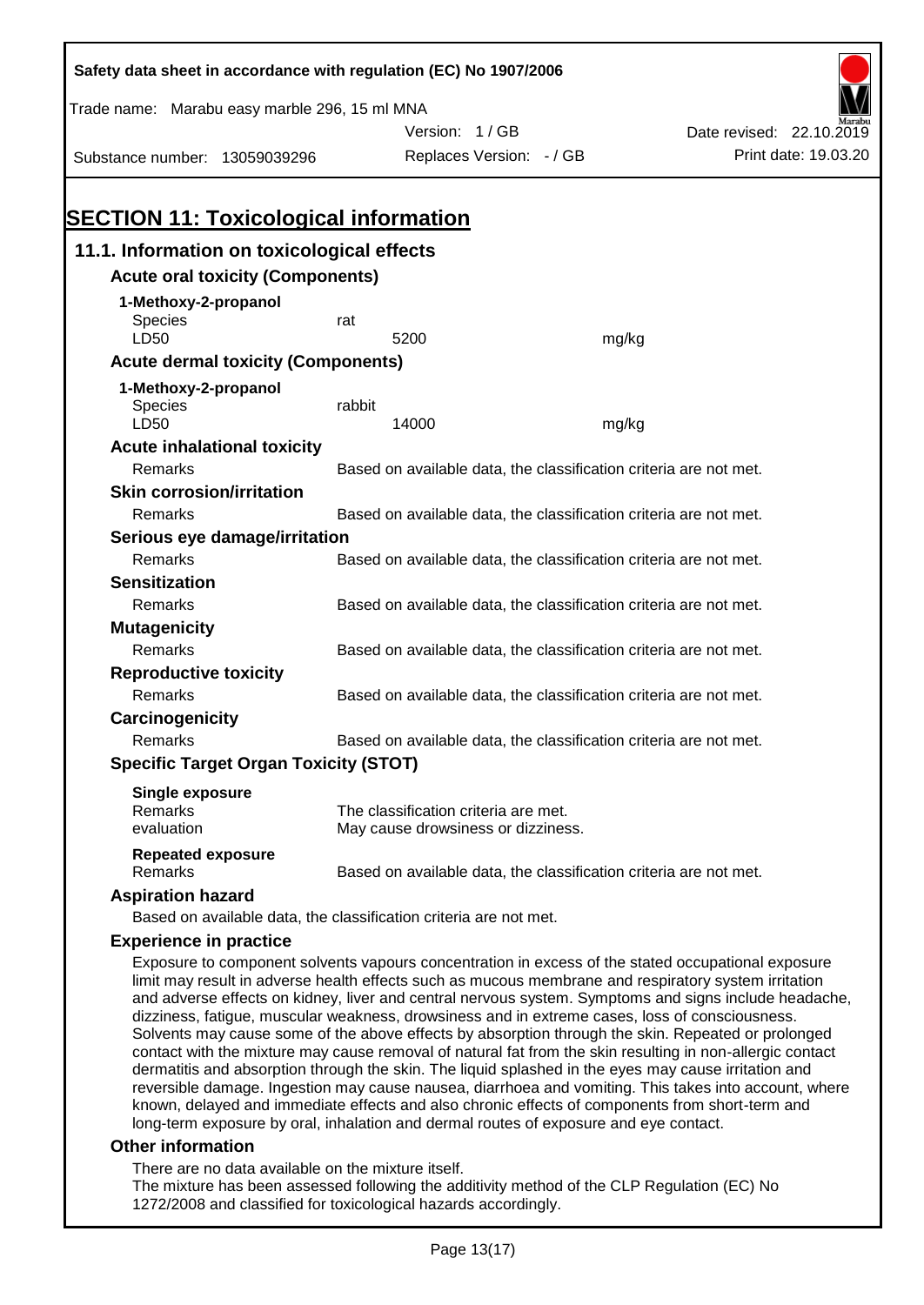| Safety data sheet in accordance with regulation (EC) No 1907/2006                                                                                                                                                                                                                                  |                   |                          |                              |                                                    |                          |                      |
|----------------------------------------------------------------------------------------------------------------------------------------------------------------------------------------------------------------------------------------------------------------------------------------------------|-------------------|--------------------------|------------------------------|----------------------------------------------------|--------------------------|----------------------|
| Trade name: Marabu easy marble 296, 15 ml MNA                                                                                                                                                                                                                                                      |                   |                          |                              |                                                    |                          |                      |
|                                                                                                                                                                                                                                                                                                    |                   |                          | Version: 1/GB                |                                                    | Date revised: 22.10.2019 |                      |
| Substance number: 13059039296                                                                                                                                                                                                                                                                      |                   |                          | Replaces Version: - / GB     |                                                    |                          | Print date: 19.03.20 |
| <b>SECTION 12: Ecological information</b>                                                                                                                                                                                                                                                          |                   |                          |                              |                                                    |                          |                      |
| 12.1. Toxicity                                                                                                                                                                                                                                                                                     |                   |                          |                              |                                                    |                          |                      |
| <b>General information</b><br>There are no data available on the mixture itself. Do not allow to enter drains or water courses. The<br>mixture has been assessed following the summation method of the CLP Regulation (EC) No 1272/2008<br>and is not classified as dangerous for the environment. |                   |                          |                              |                                                    |                          |                      |
| <b>Fish toxicity (Components)</b>                                                                                                                                                                                                                                                                  |                   |                          |                              |                                                    |                          |                      |
| 1-Methoxy-2-propanol                                                                                                                                                                                                                                                                               |                   |                          |                              |                                                    |                          |                      |
| <b>Species</b><br>LC <sub>0</sub>                                                                                                                                                                                                                                                                  |                   | 4600                     | golden orfe (Leuciscus idus) |                                                    |                          |                      |
| Duration of exposure                                                                                                                                                                                                                                                                               | $\geq$            | 96                       | h                            | mg/l                                               |                          |                      |
| <b>Daphnia toxicity (Components)</b>                                                                                                                                                                                                                                                               |                   |                          |                              |                                                    |                          |                      |
| 1-Methoxy-2-propanol                                                                                                                                                                                                                                                                               |                   |                          |                              |                                                    |                          |                      |
| Species                                                                                                                                                                                                                                                                                            |                   | Daphnia magna            |                              |                                                    |                          |                      |
| <b>EC50</b>                                                                                                                                                                                                                                                                                        |                   | 23300                    |                              | mg/l                                               |                          |                      |
| Duration of exposure                                                                                                                                                                                                                                                                               |                   | 48                       | h                            |                                                    |                          |                      |
| <b>Algae toxicity (Components)</b>                                                                                                                                                                                                                                                                 |                   |                          |                              |                                                    |                          |                      |
| 1-Methoxy-2-propanol                                                                                                                                                                                                                                                                               |                   | Desmodesmus              |                              |                                                    |                          |                      |
| <b>Species</b><br><b>EC50</b>                                                                                                                                                                                                                                                                      | $\geq$            | 1000                     |                              | mg/l                                               |                          |                      |
| Duration of exposure                                                                                                                                                                                                                                                                               |                   | 168                      | h                            |                                                    |                          |                      |
| <b>Bacteria toxicity (Components)</b>                                                                                                                                                                                                                                                              |                   |                          |                              |                                                    |                          |                      |
| 1-Methoxy-2-propanol                                                                                                                                                                                                                                                                               |                   |                          |                              |                                                    |                          |                      |
| Species<br><b>EC50</b>                                                                                                                                                                                                                                                                             | $\geq$            | activated sludge<br>1000 |                              | mg/l                                               |                          |                      |
| 12.2. Persistence and degradability                                                                                                                                                                                                                                                                |                   |                          |                              |                                                    |                          |                      |
| <b>General information</b>                                                                                                                                                                                                                                                                         |                   |                          |                              |                                                    |                          |                      |
| No data available                                                                                                                                                                                                                                                                                  |                   |                          |                              |                                                    |                          |                      |
| <b>Biodegradability (Components)</b>                                                                                                                                                                                                                                                               |                   |                          |                              |                                                    |                          |                      |
| 1-Methoxy-2-propanol                                                                                                                                                                                                                                                                               |                   |                          |                              |                                                    |                          |                      |
| Value                                                                                                                                                                                                                                                                                              |                   | 90                       |                              | $\%$                                               |                          |                      |
| Duration of test<br>evaluation                                                                                                                                                                                                                                                                     |                   | 28                       | d                            | Readily biodegradable (according to OECD criteria) |                          |                      |
| Method                                                                                                                                                                                                                                                                                             | <b>OECD 301 F</b> |                          |                              |                                                    |                          |                      |
| 12.3. Bioaccumulative potential                                                                                                                                                                                                                                                                    |                   |                          |                              |                                                    |                          |                      |
| <b>General information</b>                                                                                                                                                                                                                                                                         |                   |                          |                              |                                                    |                          |                      |
| There are no data available on the mixture itself.                                                                                                                                                                                                                                                 |                   |                          |                              |                                                    |                          |                      |
| <b>Partition coefficient: n-octanol/water</b>                                                                                                                                                                                                                                                      |                   |                          |                              |                                                    |                          |                      |
| Remarks                                                                                                                                                                                                                                                                                            |                   | Not applicable           |                              |                                                    |                          |                      |
| 12.4. Mobility in soil                                                                                                                                                                                                                                                                             |                   |                          |                              |                                                    |                          |                      |
| <b>General information</b>                                                                                                                                                                                                                                                                         |                   |                          |                              |                                                    |                          |                      |
| There are no data available on the mixture itself.                                                                                                                                                                                                                                                 |                   |                          |                              |                                                    |                          |                      |
| 12.5. Results of PBT and vPvB assessment                                                                                                                                                                                                                                                           |                   |                          |                              |                                                    |                          |                      |
| <b>General information</b>                                                                                                                                                                                                                                                                         |                   |                          |                              |                                                    |                          |                      |
| There are no data available on the mixture itself.                                                                                                                                                                                                                                                 |                   |                          |                              |                                                    |                          |                      |
|                                                                                                                                                                                                                                                                                                    |                   |                          |                              |                                                    |                          |                      |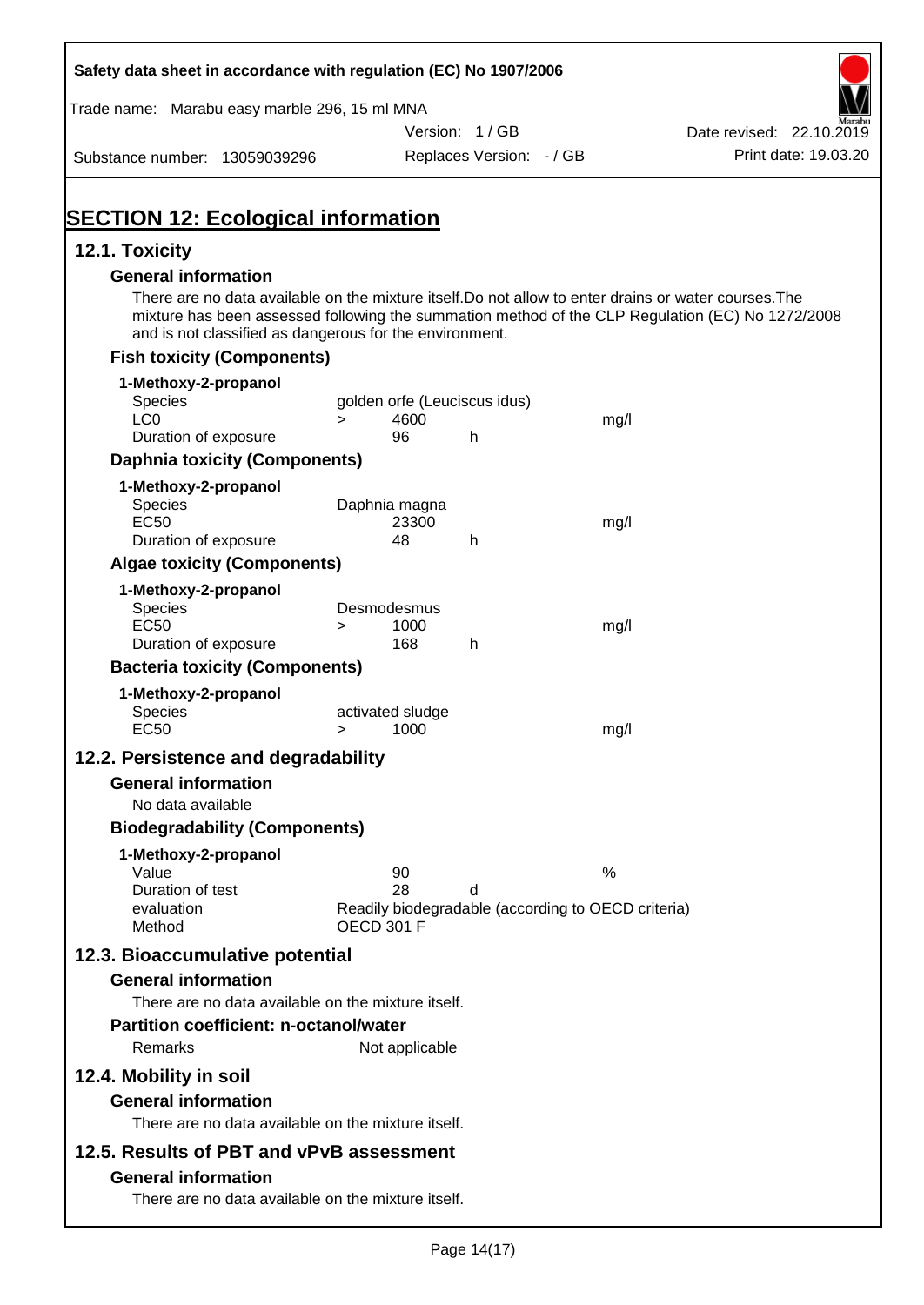#### **Safety data sheet in accordance with regulation (EC) No 1907/2006**

Trade name: Marabu easy marble 296, 15 ml MNA

Version: 1 / GB

Substance number: 13059039296

Replaces Version: - / GB Print date: 19.03.20 Date revised: 22.10.2019

#### **12.6. Other adverse effects**

#### **General information**

There are no data available on the mixture itself.

# **SECTION 13: Disposal considerations**

#### **13.1. Waste treatment methods**

#### **Disposal recommendations for the product**

Do not allow to enter drains or water courses.

Wastes and emptied containers should be classified in accordance with relevant national regulation. The European Waste Catalogue classification of this product, when disposed of as waste is

EWC waste code 08 01 11<sup>\*</sup> waste paint and varnish containing organic solvents or other dangerous substances

If this product is mixed with other wastes, the original waste product code may no longer apply and the appropriate code should be assigned.

For further information contact your local waste authority.

#### **Disposal recommendations for packaging**

Using information provided in this safety data sheet, advice should be obtained from the relevant waste authority on the classification of empty containers.

Empty containers must be scrapped or reconditioned.

Not emptied containers are hazardous waste (waste code number 150110).

# **SECTION 14: Transport information**

**Information for all modes of transport**

|                                     | <b>Land transport ADR/RID</b> | <b>Marine transport</b><br><b>IMDG/GGVSee</b> | Air transport<br><b>ICAO/IATA</b> |
|-------------------------------------|-------------------------------|-----------------------------------------------|-----------------------------------|
| Tunnel restriction code             | D/E                           |                                               |                                   |
| 14.1. UN number                     | 1263                          | 1263                                          | 1263                              |
| 14.2. UN proper shipping name       | <b>PAINT</b>                  | <b>PAINT</b>                                  | <b>PAINT</b>                      |
| 14.3. Transport hazard<br>class(es) | 3                             | 3                                             | 3                                 |
| Label                               |                               |                                               |                                   |
| 14.4. Packing group                 | Ш                             | Ш                                             | Ш                                 |
| Special provision                   | 640E                          |                                               |                                   |
| <b>Limited Quantity</b>             | 5 <sub>1</sub>                |                                               |                                   |
| Transport category                  | 3                             |                                               |                                   |
| 14.5. Environmental hazards         |                               | no                                            |                                   |
|                                     |                               |                                               |                                   |

Page 15(17)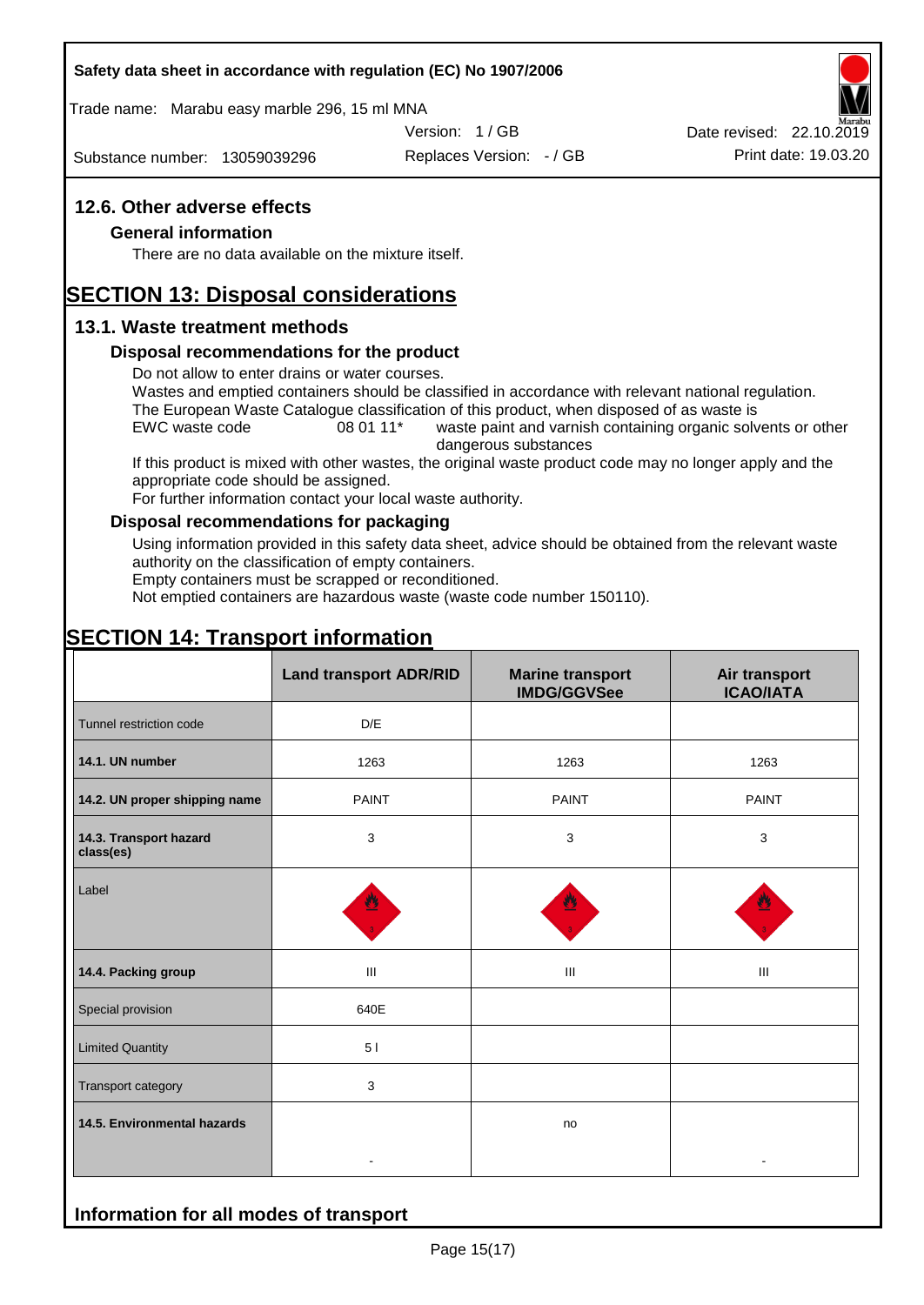| Safety data sheet in accordance with regulation (EC) No 1907/2006                                                                                                                                     |                                                     |                                                                                                                               |           |                                                                                                       |
|-------------------------------------------------------------------------------------------------------------------------------------------------------------------------------------------------------|-----------------------------------------------------|-------------------------------------------------------------------------------------------------------------------------------|-----------|-------------------------------------------------------------------------------------------------------|
| Trade name: Marabu easy marble 296, 15 ml MNA                                                                                                                                                         |                                                     |                                                                                                                               |           |                                                                                                       |
|                                                                                                                                                                                                       |                                                     | Version: 1/GB                                                                                                                 |           | Date revised: 22.10.2019                                                                              |
| Substance number: 13059039296                                                                                                                                                                         |                                                     | Replaces Version: - / GB                                                                                                      |           | Print date: 19.03.20                                                                                  |
| 14.6. Special precautions for user                                                                                                                                                                    | Transport within the user's premises:               | Always transport in closed containers that are upright and secure.                                                            |           | Ensure that persons transporting the product know what to do in the event of an accident or spillage. |
| <b>Other information</b><br>no                                                                                                                                                                        |                                                     | 14.7. Transport in bulk according to Annex II of Marpol and the IBC Code                                                      |           |                                                                                                       |
| <b>SECTION 15: Regulatory information</b>                                                                                                                                                             |                                                     |                                                                                                                               |           |                                                                                                       |
|                                                                                                                                                                                                       |                                                     |                                                                                                                               |           | 15.1. Safety, health and environmental regulations/legislation specific for the substance             |
| or mixture                                                                                                                                                                                            |                                                     |                                                                                                                               |           |                                                                                                       |
| Major-accident categories acc. 96/82/EC                                                                                                                                                               |                                                     |                                                                                                                               |           |                                                                                                       |
| Category                                                                                                                                                                                              | 6                                                   | Flammable                                                                                                                     | 5.000.000 | 50.000.000<br>kg<br>kg                                                                                |
| <b>VOC</b>                                                                                                                                                                                            |                                                     |                                                                                                                               |           |                                                                                                       |
| VOC (EU)                                                                                                                                                                                              |                                                     | %<br>73,02                                                                                                                    |           |                                                                                                       |
| <b>Other information</b>                                                                                                                                                                              |                                                     |                                                                                                                               |           |                                                                                                       |
|                                                                                                                                                                                                       |                                                     | The product does not contain substances of very high concern (SVHC).                                                          |           |                                                                                                       |
| <b>Other information</b>                                                                                                                                                                              |                                                     |                                                                                                                               |           |                                                                                                       |
|                                                                                                                                                                                                       | All components are contained in the AICS inventory. | All components are contained in the TSCA inventory or exempted.<br>All components are contained in the DSL or NDSL inventory. |           |                                                                                                       |
| 15.2. Chemical safety assessment                                                                                                                                                                      |                                                     |                                                                                                                               |           |                                                                                                       |
|                                                                                                                                                                                                       |                                                     | For this preparation a chemical safety assessment has not been carried out.                                                   |           |                                                                                                       |
| <b>SECTION 16: Other information</b>                                                                                                                                                                  |                                                     |                                                                                                                               |           |                                                                                                       |
| <b>Hazard statements listed in Chapter 3</b>                                                                                                                                                          |                                                     |                                                                                                                               |           |                                                                                                       |
| <b>EUH066</b>                                                                                                                                                                                         |                                                     | Repeated exposure may cause skin dryness or cracking.                                                                         |           |                                                                                                       |
| H226                                                                                                                                                                                                  |                                                     | Flammable liquid and vapour.                                                                                                  |           |                                                                                                       |
| H302                                                                                                                                                                                                  |                                                     | Harmful if swallowed.                                                                                                         |           |                                                                                                       |
| H304<br>H312                                                                                                                                                                                          |                                                     | May be fatal if swallowed and enters airways.<br>Harmful in contact with skin.                                                |           |                                                                                                       |
| H315                                                                                                                                                                                                  |                                                     | Causes skin irritation.                                                                                                       |           |                                                                                                       |
| H318                                                                                                                                                                                                  |                                                     | Causes serious eye damage.                                                                                                    |           |                                                                                                       |
| H332                                                                                                                                                                                                  |                                                     | Harmful if inhaled.                                                                                                           |           |                                                                                                       |
| H335                                                                                                                                                                                                  |                                                     | May cause respiratory irritation.                                                                                             |           |                                                                                                       |
| H336                                                                                                                                                                                                  |                                                     | May cause drowsiness or dizziness.                                                                                            |           |                                                                                                       |
| H360D                                                                                                                                                                                                 |                                                     | May damage the unborn child.                                                                                                  |           |                                                                                                       |
| <b>CLP categories listed in Chapter 3</b>                                                                                                                                                             |                                                     |                                                                                                                               |           |                                                                                                       |
| Acute Tox. 4                                                                                                                                                                                          |                                                     | Acute toxicity, Category 4                                                                                                    |           |                                                                                                       |
| Asp. Tox. 1                                                                                                                                                                                           |                                                     | Aspiration hazard, Category 1                                                                                                 |           |                                                                                                       |
| Eye Dam. 1                                                                                                                                                                                            |                                                     | Serious eye damage, Category 1                                                                                                |           |                                                                                                       |
| Flam. Liq. 3<br>Repr. 1B                                                                                                                                                                              |                                                     | Flammable liquid, Category 3<br>Reproductive toxicity, Category 1B                                                            |           |                                                                                                       |
| Skin Irrit. 2                                                                                                                                                                                         |                                                     | Skin irritation, Category 2                                                                                                   |           |                                                                                                       |
| STOT SE 3                                                                                                                                                                                             |                                                     | Specific target organ toxicity - single exposure, Category 3                                                                  |           |                                                                                                       |
| <b>Supplemental information</b>                                                                                                                                                                       |                                                     |                                                                                                                               |           |                                                                                                       |
|                                                                                                                                                                                                       |                                                     |                                                                                                                               |           |                                                                                                       |
| Relevant changes compared with the previous version of the safety data sheet are marked with: ***<br>This information is based on our present state of knowledge. However, it should not constitute a |                                                     |                                                                                                                               |           |                                                                                                       |
| guarantee for any specific product properties and shall not establish a legally valid relationship.                                                                                                   |                                                     |                                                                                                                               |           |                                                                                                       |
| The information in this Safety Data Sheet is based on the present state of knowledge and current                                                                                                      |                                                     |                                                                                                                               |           |                                                                                                       |
| legislation.                                                                                                                                                                                          |                                                     |                                                                                                                               |           |                                                                                                       |